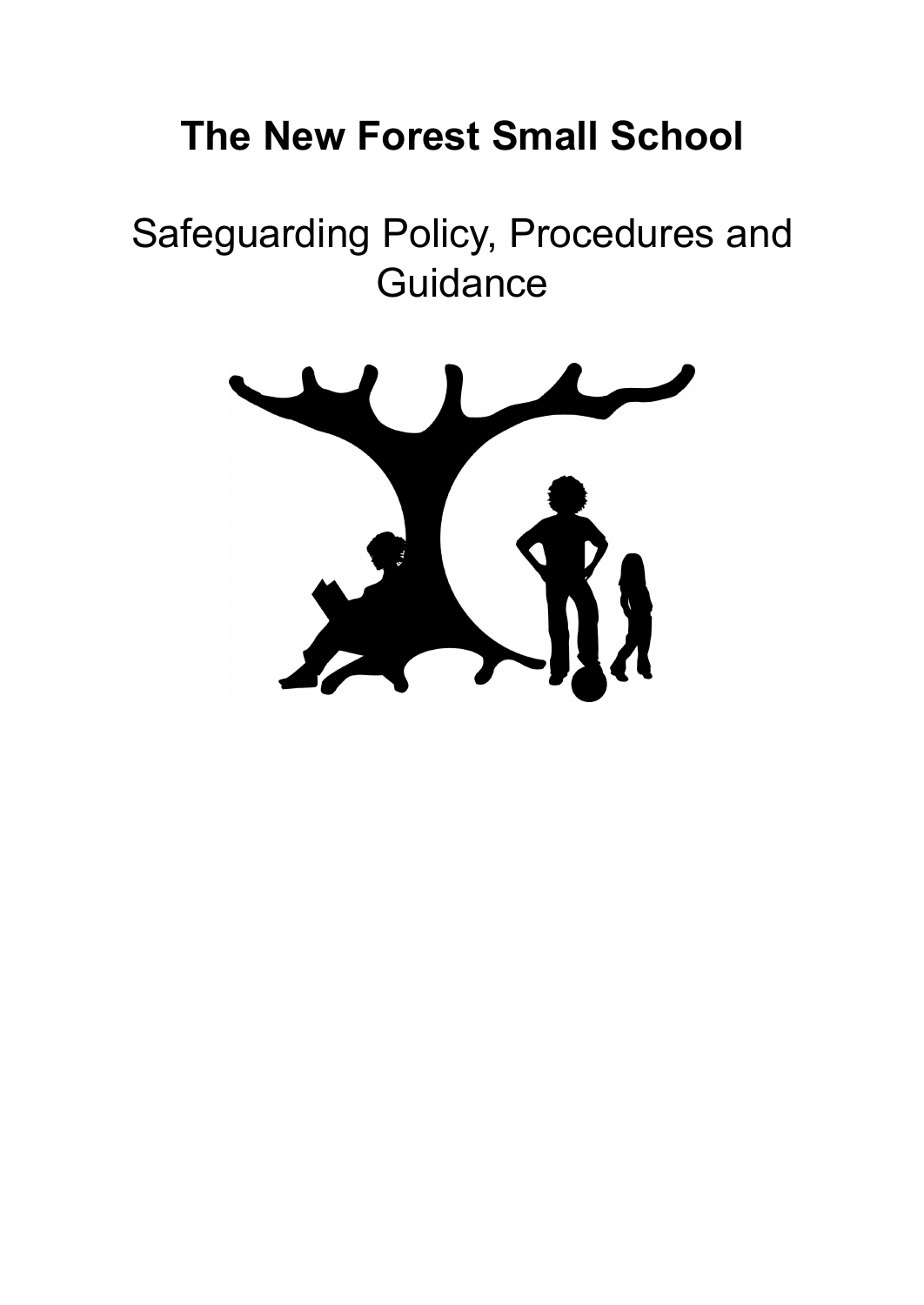## **Table of Contents**

| Areas of Safeguarding                                               | 6                |
|---------------------------------------------------------------------|------------------|
| Part 1 - High risk and emerging safeguarding issues                 | $\overline{7}$   |
| <b>Contextual Safeguarding</b>                                      | $\overline{7}$   |
| Preventing Radicalisation and Extremism                             | $\overline{7}$   |
| Gender based violence / Violence against women and girls            | 8                |
| <b>Female Genital Mutilation (FGM)</b>                              | $\bf 8$          |
| <b>Forced Marriage</b>                                              | $\boldsymbol{9}$ |
| <b>Honour-Based Abuse</b>                                           | $9\,$            |
| <b>Teenage Relationship Abuse</b>                                   | 10               |
| Sexual Violence and Sexual Harassment Between Children              | 11               |
| Upskirting                                                          | 12               |
| The Trigger Trio                                                    | 12               |
| <b>Domestic Abuse</b>                                               | 13               |
| Parental mental health                                              | 14               |
| <b>Parental Substance misuse</b>                                    | 14               |
| <b>Young Carers</b>                                                 | 15               |
| Missing, Exploited and Trafficked Children (MET)                    | 15               |
| <b>Children Missing from Education</b>                              | 16               |
| Children Missing from Home or Care                                  | 17               |
| <b>Child Sexual Exploitation (CSE)</b>                              | 18               |
| Child Criminal Exploitation (including county lines)                | 19               |
| <b>Serious Violence</b>                                             | 20               |
| Trafficked Children and modern slavery                              | 21               |
| Child abduction                                                     | 22               |
| Returning home from care                                            | 23               |
| <b>Technologies</b>                                                 | 23               |
| <b>Online Safety and Social Media</b>                               | 24               |
| Cyberbullying                                                       | 24               |
| Sexting                                                             | 25               |
| On-line sexual abuse                                                | 25<br>26         |
| Gaming                                                              | 26               |
| Online reputation<br>Grooming                                       | 26               |
| Part 2 – Safeguarding issues relating to individual pupil needs     | 28               |
| Homelessness                                                        | 28               |
| Children and the Court System                                       | 28               |
| Children with family members in prison                              | 28               |
| Pupils with medical conditions (in school)                          | 29               |
| Pupils with medical conditions (out of school)                      | 29               |
| Special educational needs and disabilities                          | 29               |
| Intimate and personal care                                          | 30               |
| Perplexing presentations (PP) / Fabricated or induced illness (FII) | 32               |
| <b>Mental Health</b>                                                | 33               |
|                                                                     |                  |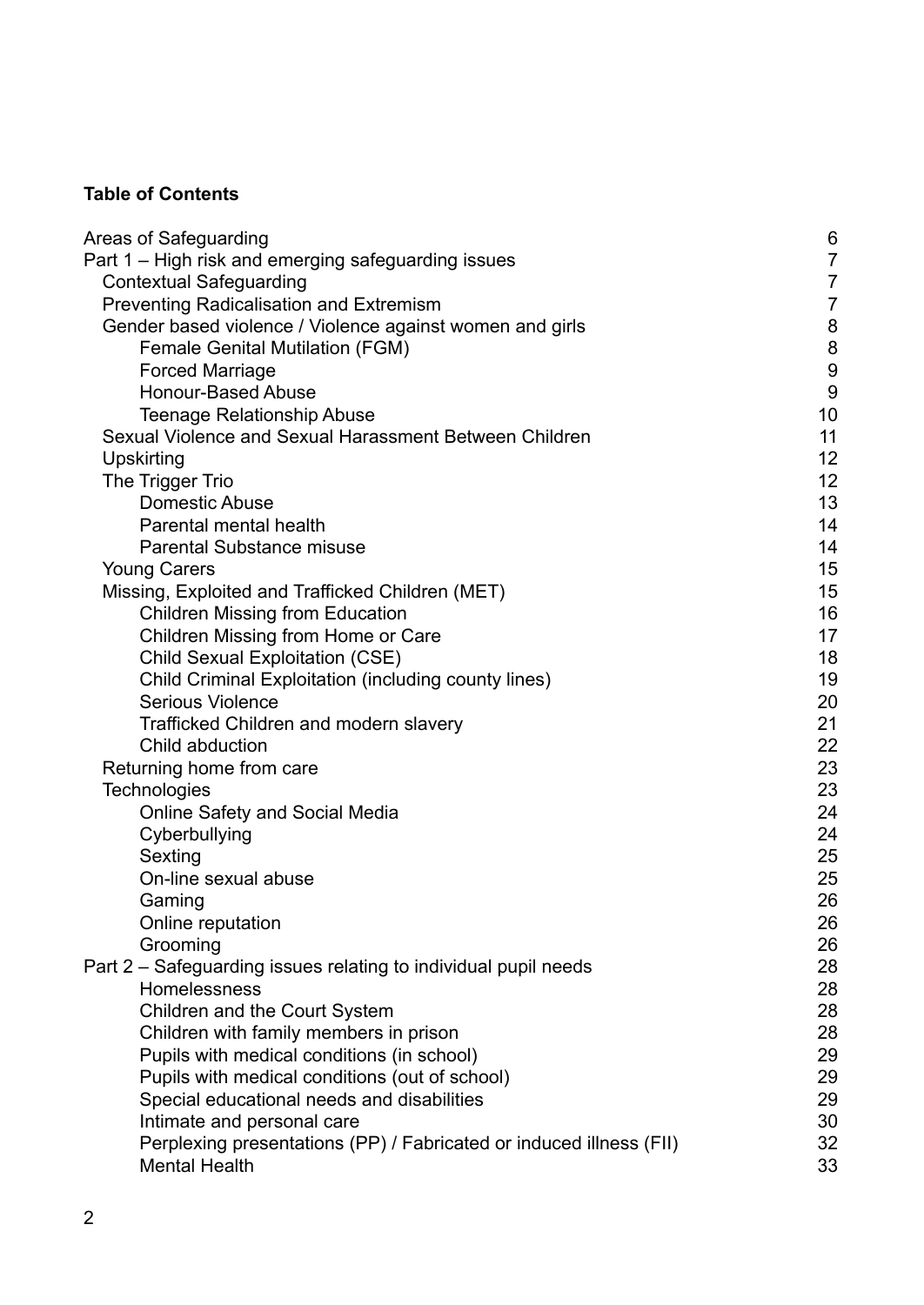| Part 3 – Other safeguarding issues that may potentially have an impact on pupils | 34 |
|----------------------------------------------------------------------------------|----|
| <b>Bullying</b>                                                                  | 34 |
| Prejudice-based abuse                                                            | 34 |
| Drugs and substance misuse                                                       | 35 |
| <b>Faith Abuse</b>                                                               | 35 |
| Gangs and Youth Violence                                                         | 36 |
| Private fostering                                                                | 36 |
| Parenting                                                                        | 36 |
| Part 4-Safeguarding processes                                                    | 38 |
| <b>Safer Recruitment</b>                                                         | 38 |
| <b>Staff Induction</b>                                                           | 38 |
| <b>Health and Safety</b>                                                         | 38 |
| <b>Site Security</b>                                                             | 38 |
| Off site visits                                                                  | 39 |
| <b>First Aid</b>                                                                 | 39 |
| Physical Intervention (use of reasonable force)                                  | 39 |
| Taking and the use and storage of images                                         | 39 |
| <b>Transporting pupils</b>                                                       | 39 |
| Disqualification under the childcare act                                         | 40 |
| <b>Community Safety Incidents</b>                                                | 40 |

Any links to local or national advice and guidance can be accessed via the safeguarding in education webpages:

[www.hants.gov.uk/educationandlearning/safeguardingchildren/guidance](http://www.hants.gov.uk/educationandlearning/safeguardingchildren/guidance)

Links to online specific advice and guidance can be found at [https://www.hants.gov.uk/socialcareandhealth/childrenandfamilies/safeguardingchildren/onli](https://www.hants.gov.uk/socialcareandhealth/childrenandfamilies/safeguardingchildren/onlinesafety) [nesafety](https://www.hants.gov.uk/socialcareandhealth/childrenandfamilies/safeguardingchildren/onlinesafety)

Links to other pages from the local authority on safeguarding can be found at <https://www.hants.gov.uk/socialcareandhealth/childrenandfamilies/safeguardingchildren>

The procedures of the Hampshire Safeguarding Children Partnership can be accessed at <http://hipsprocedures.org.uk/page/contents>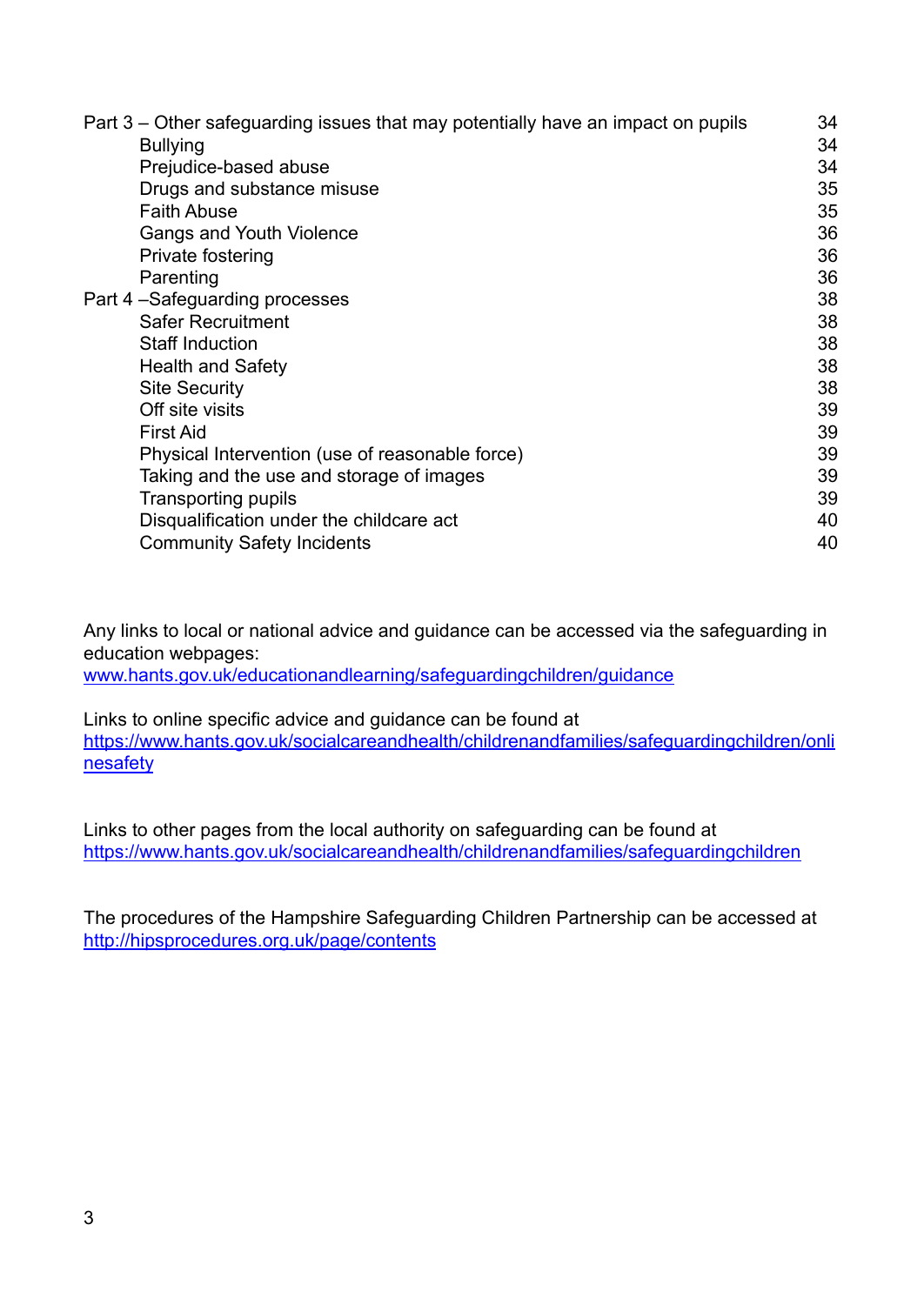## *The New Forest Small School* **Safeguarding Policy**

| Member of Staff Responsible | Headteacher |
|-----------------------------|-------------|
| Regularity of Review        | Annually    |

This policy should be read in conjunction with the school's Child Protection Policy and Staff Conduct Policy

#### **Policy Statement**

Safeguarding determines the actions that we take to keep children safe and protect them from harm in all aspects of their school life. As a school we are committed to safeguarding and promoting the welfare of all our pupils.

The actions that we take to prevent harm; to promote wellbeing; to create safe environments; to educate on rights, respect and responsibilities; to respond to specific issues and vulnerabilities all form part of the safeguarding responsibilities of the school. As such, this overarching policy will link to other policies which will provide more information and greater detail.

#### Aims

- To provide staff with the framework to promote and safeguard the wellbeing of children and in so doing ensure they meet their statutory responsibilities.
- To ensure consistent good practice across the school.
- To demonstrate our commitment to protecting children.

#### **Principles and Values**

Safeguarding and promoting the welfare of children is everyone's responsibility. Everyone who comes into contact with children and their families has a role to play. In order to fulfil this responsibility effectively, all staff should make sure their approach is child-centred. This means that they should consider, at all times, what is in the best interests of the child.

Safeguarding measures are put in place to minimise harm to children. There may be occasions where gaps or deficiencies in our policies and processes will be highlighted. In these situations, a review will be carried out in order to identify learning and inform the policy, practice and culture of the school.

All pupils in our school can talk to any member of staff about situations, or to share concerns, which are causing them worries. The staff will listen to the pupil, take their worries seriously and share the information with the safeguarding lead.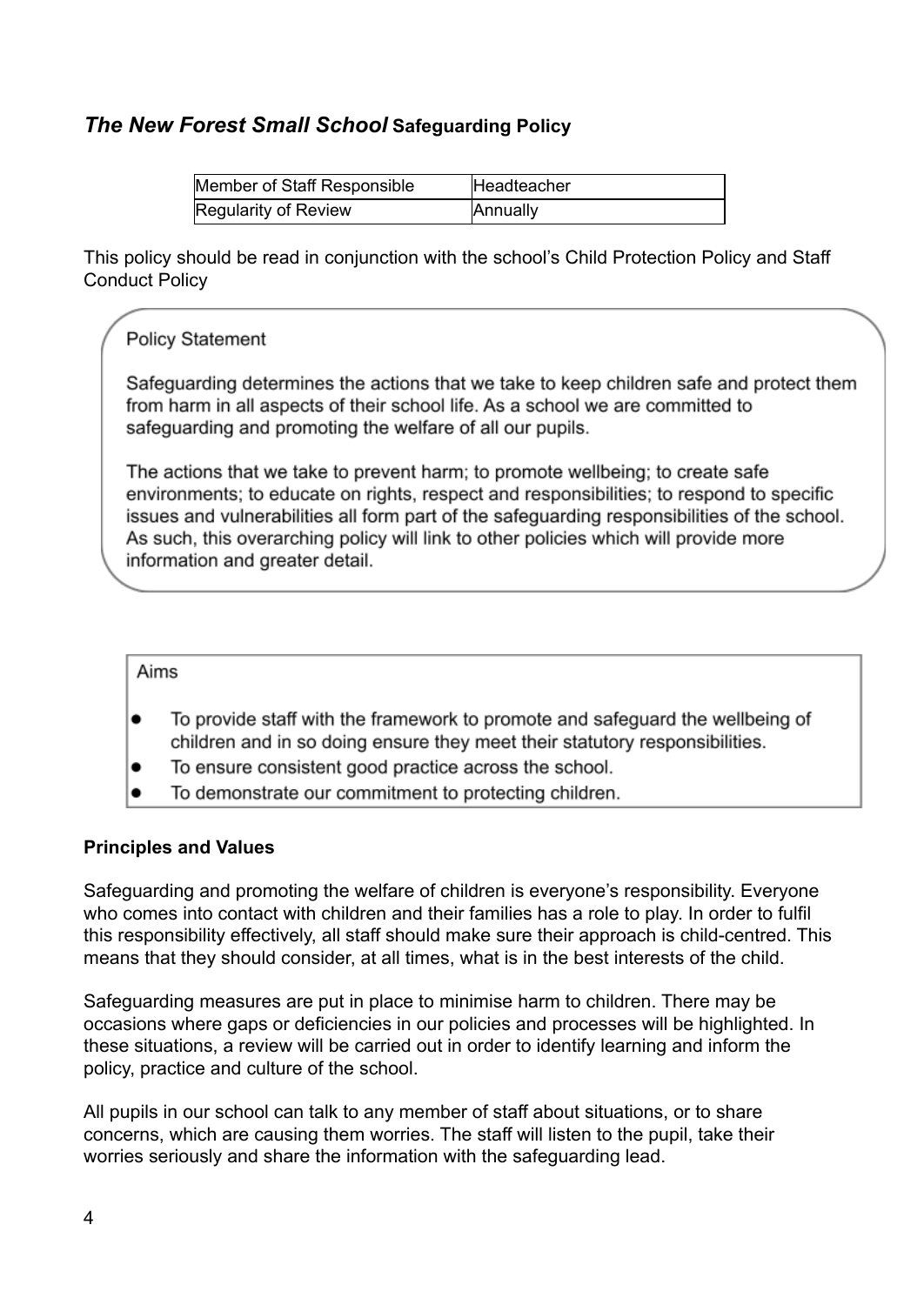In addition, we provide pupils with information about who they can talk to outside of school, both within the community and with local or national organisations that can provide support or help.

As a school, we review this policy at least annually in line with DfE, HSCP, HCC and any other relevant guidance.

Date Approved by Governing Body: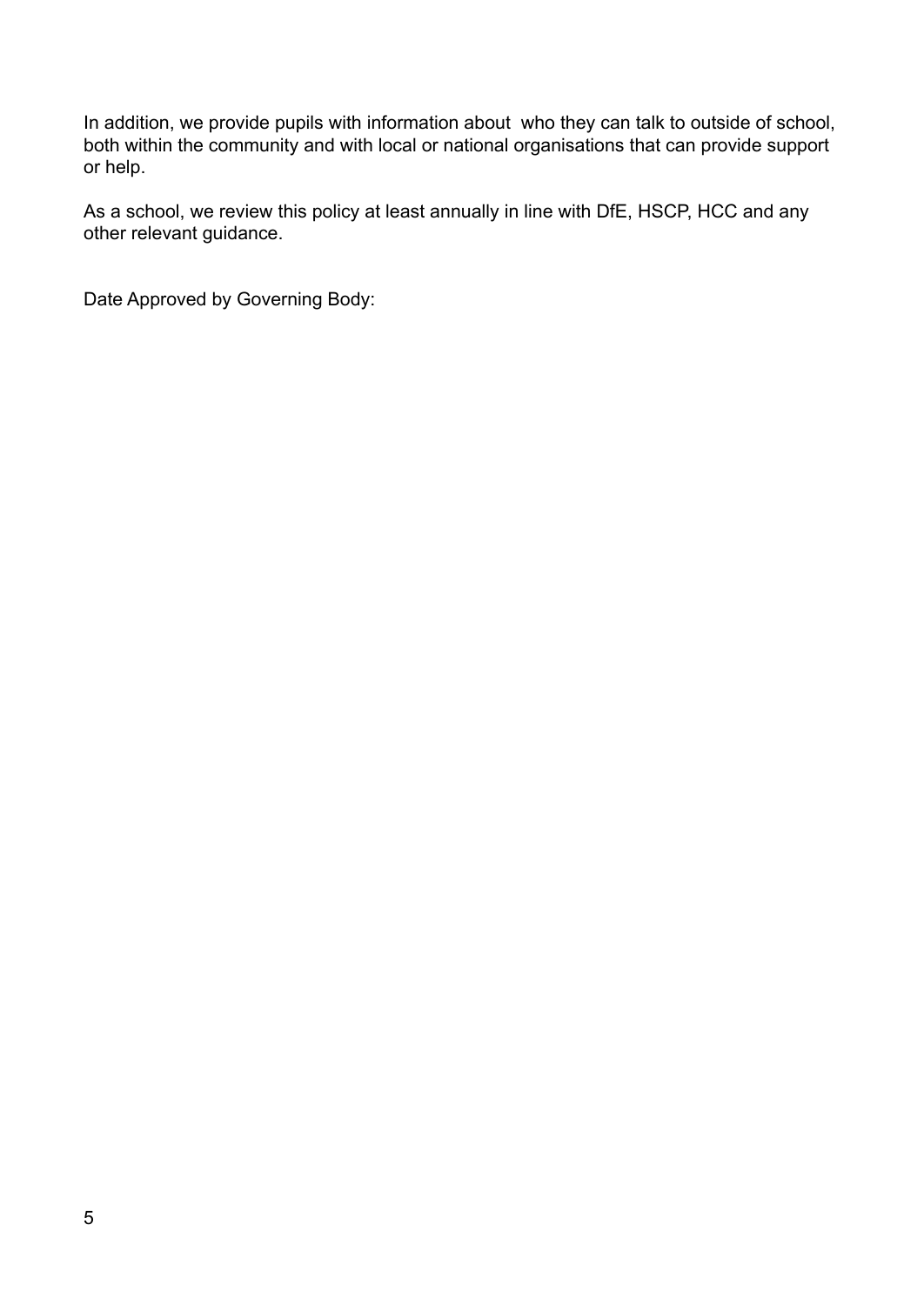# <span id="page-5-0"></span>**Areas of Safeguarding**

Keeping Children Safe in Education (2021) and the Ofsted inspection guidance (2021), have highlighted and separated a number of safeguarding areas:-

Emerging or high risk issues (part 1): Those related to the pupils as an individual (part 2): other safeguarding issues affecting pupils (part 3); and those related to the running of the school (part 4).

#### **Definitions**

Within this document:

'*Safeguarding'* is defined in the Children Act 2004 as protecting from maltreatment; preventing impairment of health and development; ensuring that children grow up with the provision of safe and effective care; and work in a way that gives the best life chances and transition to adult hood. Our safeguarding practice applies to every child.

The term *Staff* applies to all those working for or on behalf of the school, full time or part time, in either a paid or voluntary capacity. This also includes parent volunteers and Governors.

*Child* refers to all young people who have not yet reached their 18th birthday. On the whole, this will apply to pupils of our school; however, the policy will extend to visiting children and students from other establishments

**Parent** refers to birth parents and other adults in a parenting role for example adoptive parents, guardians, step parents and foster carers.

#### **Key personnel**

The *designated safeguarding lead* for the school is:

<span id="page-5-1"></span>Alex James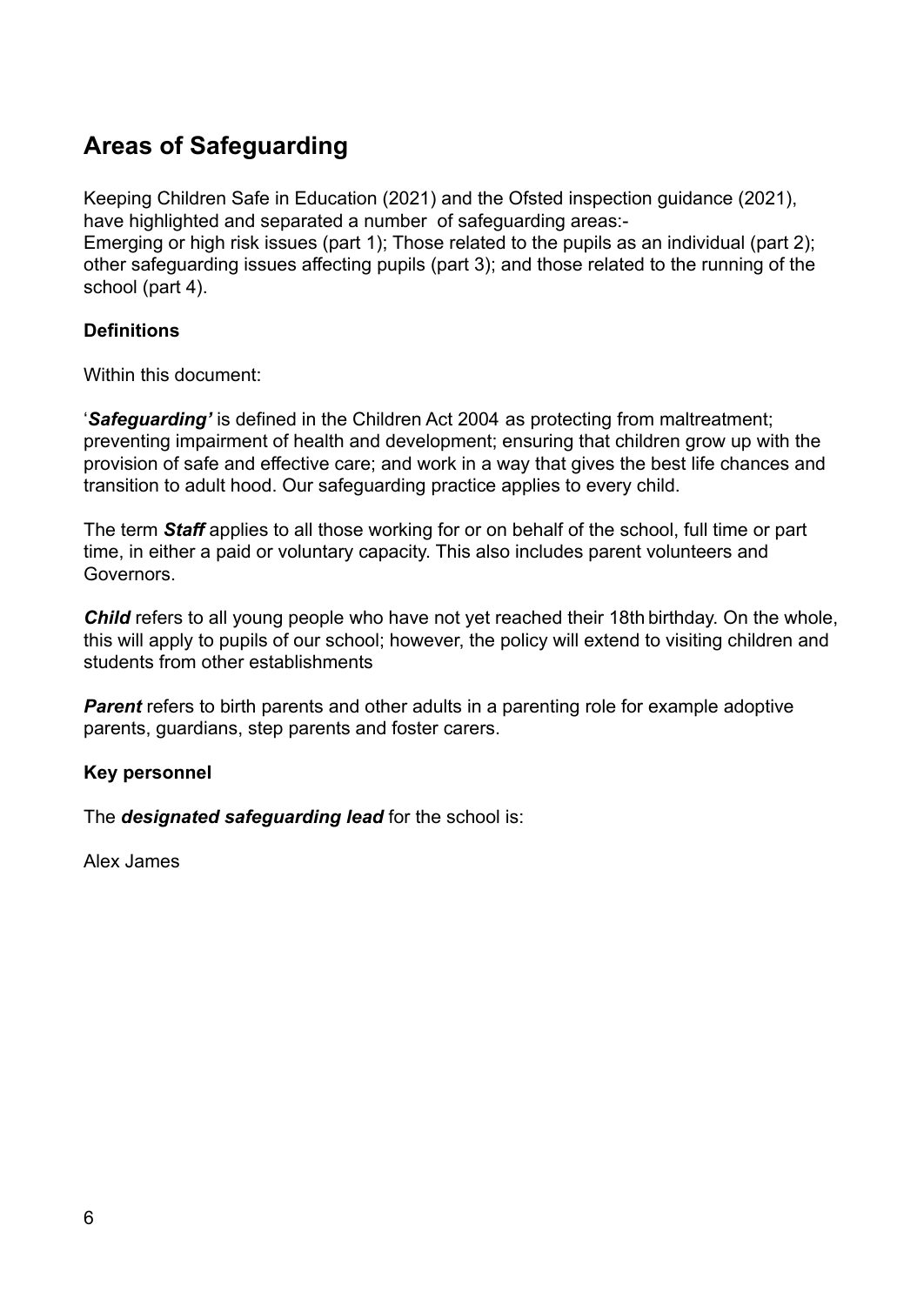# **Part 1 – High risk and emerging safeguarding issues**

## <span id="page-6-0"></span>*Contextual Safeguarding*

All staff should be aware that safeguarding incidents and/or behaviours can be associated with factors outside the school and/or can occur between children outside of our school. All staff, but especially the designated and deputy safeguarding leads should consider whether children are at risk of abuse or exploitation in situations outside their families. Risk and harm outside of the family can take a variety of different forms and children can be vulnerable to sexual exploitation, criminal exploitation, and serious youth violence in addition to other risks.

As a school, we will consider the various factors that can impact the life of any pupil about whom we have concerns. We will consider the level of influence that these factors have on their ability to be protected and remain free from harm, particularly around child exploitation or criminal activity.

What life is like for a child outside the school gates, within the home, within the family and within the community are key considerations when the DSL is looking at any concerns.

#### <span id="page-6-1"></span>*Preventing Radicalisation and Extremism*

The prevent duty requires that all staff are aware of the signs that a child may be vulnerable to radicalisation. The risks include, but are not limited to, political, environmental, animal rights, or faith based extremism that may lead to a child becoming radicalised. All staff have received Prevent training online in order that they can identify the signs of children being radicalised.

There is no single way of identifying whether a child is likely to be susceptible to an extremist ideology. Background factors combined with specific influences such as family and friends may contribute to a child's vulnerability. Similarly, radicalisation and the grooming of children can occur through many different methods, such as social media or the internet, and at different settings.

As part of the preventative process resilience to radicalisation will be built through the promotion of fundamental British values through the curriculum.

Any child who is considered vulnerable to radicalisation will be referred by the DSL to Hampshire children's social care, where the concerns will be considered in the MASH process. If the police prevent officer considers the information to be indicating a level of risk a "channel panel" will be convened and the school will attend and support this process.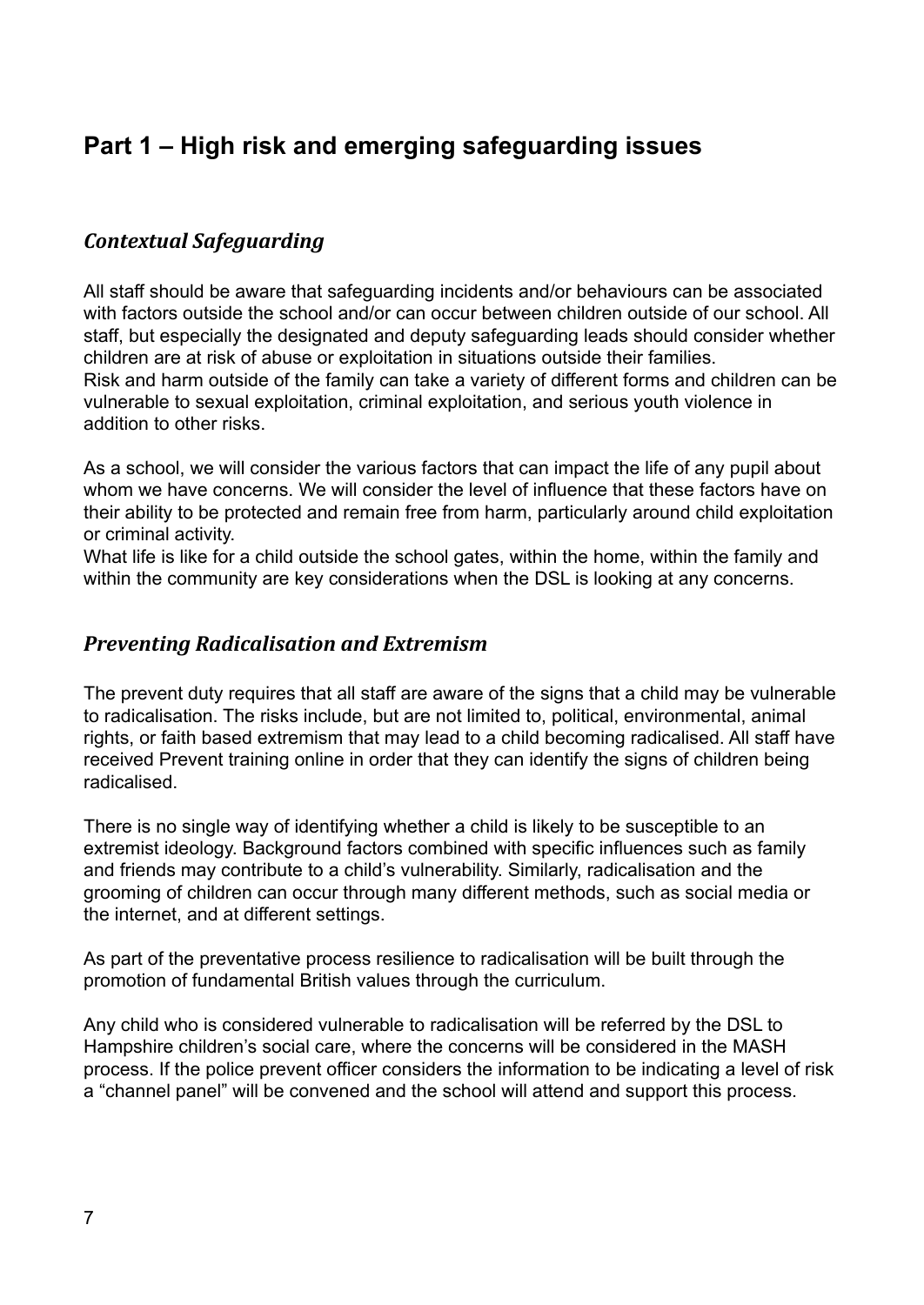## <span id="page-7-0"></span>*Gender based violence / Violence against women and girls*

#### *<https://www.gov.uk/government/policies/violence-against-women-and-girls>*

The government has a strategy looking at specific issues faced by women and girls. Within the context of this safeguarding policy the following sections are how we respond to violence against girls: female genital mutilation, forced marriage, honour-based violence and teenage relationship abuse all fall under this strategy.

#### <span id="page-7-1"></span>**Female Genital Mutilation (FGM)**

FGM comprises all procedures involving partial or total removal of the external female genitalia or other injury to the female genital organs for non-medical reasons. It has no health benefits and harms girls and women in many ways. It involves removing and damaging healthy and normal female genital tissue, and hence interferes with the natural function of girls' and women's bodies.

The age at which girls undergo FGM varies enormously according to the community. The procedure may be carried out when the girl is newborn, during childhood or adolescence, just before marriage or during the first pregnancy. However, the majority of cases of FGM are thought to take place between the ages of 5 and 8 and therefore girls within that age bracket are at a higher risk.

FGM is illegal in the UK.

On the 31 October 2015, it became mandatory for teachers to report known cases of FGM to the police. 'Known' cases are those where either a girl informs the person that an act of FGM – however described – has been carried out on her, or where the person observes physical signs on a girl appearing to show that an act of FGM has been carried out and the person has no reason to believe that the act was, or was part of, a surgical operation within section 1(2)(a) or (b) of the FGM Act. In these situations, the DSL and/or headteacher will be informed and the member of teaching staff must called the police to report suspicion that FGM has happened.

At no time will staff examine pupils to confirm concerns

For cases where it is believed that a girl may be vulnerable to FGM or there is a concern that she may be about to be genitally mutilated, the staff will inform the DSL who will report it as with any other child protection concern.

While FGM has a specific definition, there are other abusive cultural practices which can be considered harmful to women and girls. Breast ironing is one of five UN defined 'forgotten crimes against women'. It is a practice whereby the breasts of girls typically aged 8-16 are pounded using tools such as spatulas, grinding stones, hot stones, and hammers to delay the appearance of puberty. This practice is considered to be abusive and should be referred to children's social care.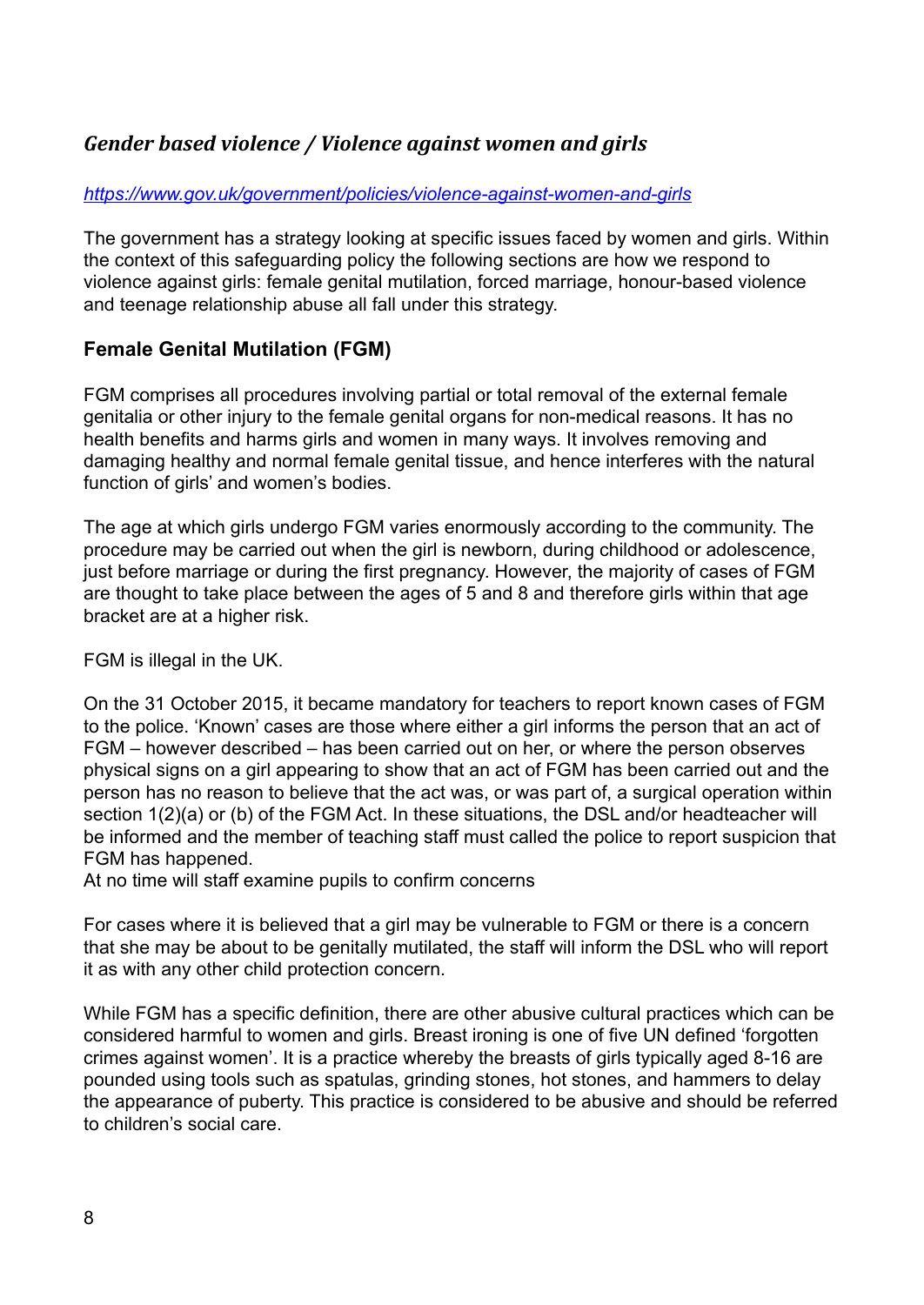## <span id="page-8-0"></span>**Forced Marriage**

In the case of children: 'a forced marriage is a marriage in which one or both spouses cannot consent to the marriage and duress is involved. Duress can include physical, *psychological, financial, sexual and emotional pressure.'* In developing countries 11% of girls are married before the age of 15. One in 3 victims of forced marriage in the U.K. is under 18.

It is important that all members of staff recognise the presenting symptoms, how to respond if there are concerns and where to turn for advice.

Advice and help can be obtained nationally through the Forced Marriage Unit and locally through the local police safeguarding team or children's social care. Policies and practices in this school reflect the fact that while all members of staff, including teachers, have important responsibilities with regard to pupils who may be at risk of forced marriage, teachers and school leaders should not undertake roles in this regard that are most appropriately discharged by other children's services professionals such as police officers or social workers.

Characteristics that may indicate forced marriage

While individual cases of forced marriage, and attempted forced marriage, are often very particular, they are likely to share a number of common and important characteristics, including:

- an extended absence from school/college, including truancy;
- a drop in performance or sudden signs of low motivation;
- excessive parental restriction and control of movements;
- a history of siblings leaving education to marry early;
- poor performance, parental control of income and students being allowed only limited career choices;
- evidence of self-harm, treatment for depression, attempted suicide, social isolation, eating disorders or substance abuse; and/or
- evidence of family disputes/conflict, domestic violence/abuse or running away from home.

On their own, these characteristics may not indicate forced marriage. However, it is important to be satisfied that where these behaviours occur, they are not linked to forced marriage. It is also important to avoid making assumptions about an individual pupil's circumstances or act on the basis of stereotyping. For example, an extended holiday may be taken for entirely legitimate reasons and may not necessarily represent a pretext for forced marriage*.*

#### <span id="page-8-1"></span>**Honour-Based Abuse**

So-called 'honour'-based abuse (HBA) encompasses incidents or crimes which have been committed to protect or defend the honour of the family and/or the community, including female genital mutilation (FGM), forced marriage, and practices such as breast ironing.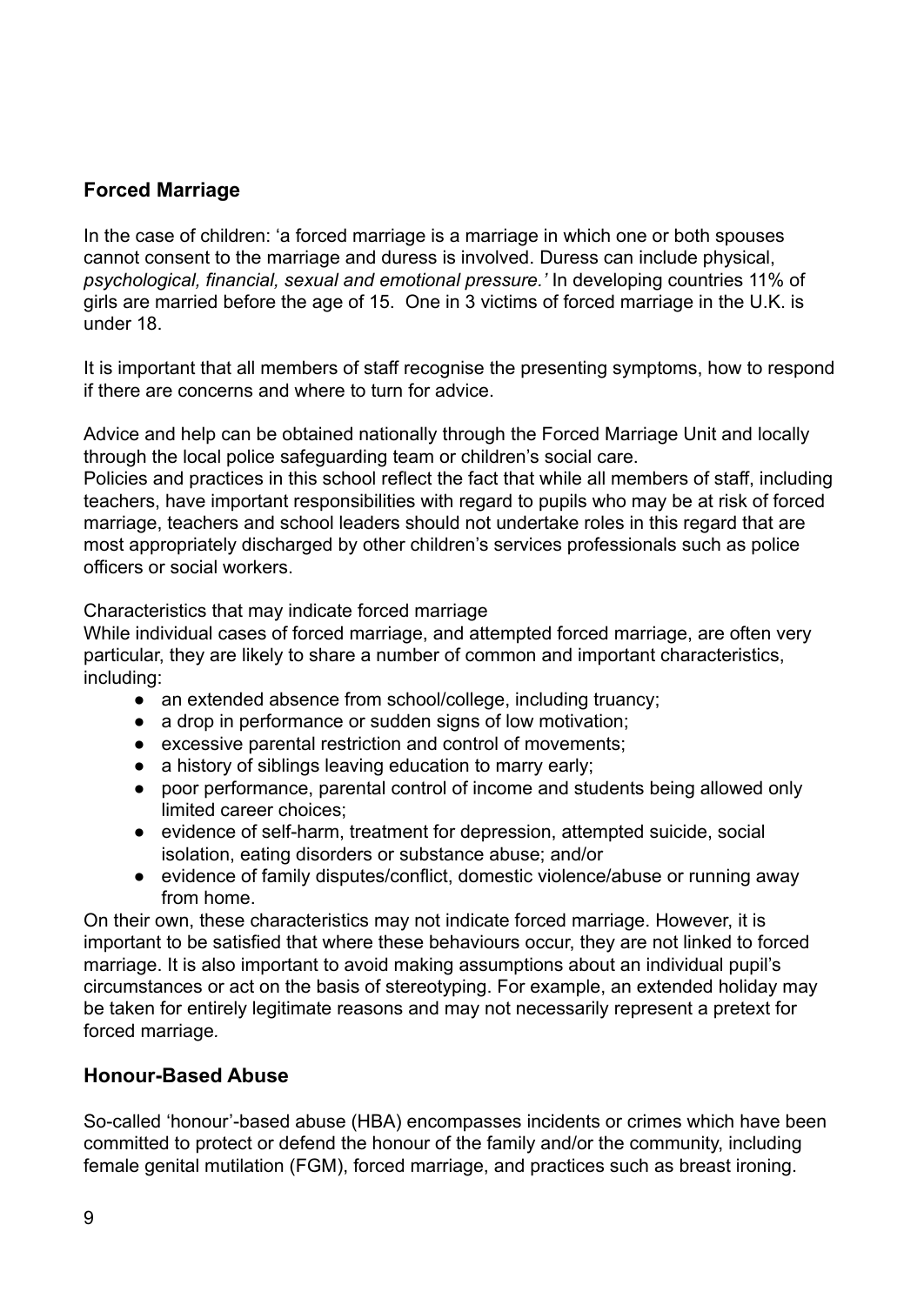Abuse committed in the context of preserving 'honour' often involves a wider network of family or community pressure and can include multiple perpetrators. It is important to be aware of this dynamic and additional risk factors when deciding what form of safeguarding action to take.

It is often linked to family or community members who believe someone has brought shame to their family or community by doing something that is not in keeping with their unwritten rule of conduct. For example, honour-based abuse might be committed against people who:

- become involved with a boyfriend or girlfriend from a different culture or religion
- want to get out of an arranged marriage
- want to get out of a forced marriage
- wear clothes or take part in activities that might not be considered traditional within a particular culture
- convert to a different faith from the family
- are exploring their sexuality or identity

Women and girls are the most common victims of honour-based abuse however, it can also affect men and boys. Crimes of 'honour' do not always include violence. Crimes committed in the name of 'honour' might include:

- domestic abuse
- threats of violence
- sexual or psychological abuse
- forced marriage
- being held against your will or taken somewhere you don't want to go
- assault

All forms of honour-based abuse are abusive (regardless of the motivation) and should be handled and escalated as such. If staff believe that a pupil is at risk or has already suffered from honour based abuse, they will report to the DSL who will follow the usual safeguarding referral process; however, if it is clear that a crime has been committed or the pupil is at immediate risk, the police will be contacted in the first instance. It is important that, if honour based abuse is known or suspected, communities and family members are NOT spoken to prior to referral to the police or social care as this could increase risk to the child.

## <span id="page-9-0"></span>**Teenage Relationship Abuse**

Relationship abuse can take place at any age and describes unacceptable behaviour between two people who are in a relationship.

Research has shown that teenagers do not always understand what may constitute abusive and controlling behaviours, e.g. checking someone's 'phone, telling them what to wear, who they can/can't see or speak to or coercing them to engage in activities they are not comfortable with. The government campaign "disrespect nobody" provides other examples of abusive behaviour within a relationship.

This lack of understanding can lead to these abusive behaviours feeling 'normal' and therefore left unchallenged, as they are not recognised as being abusive.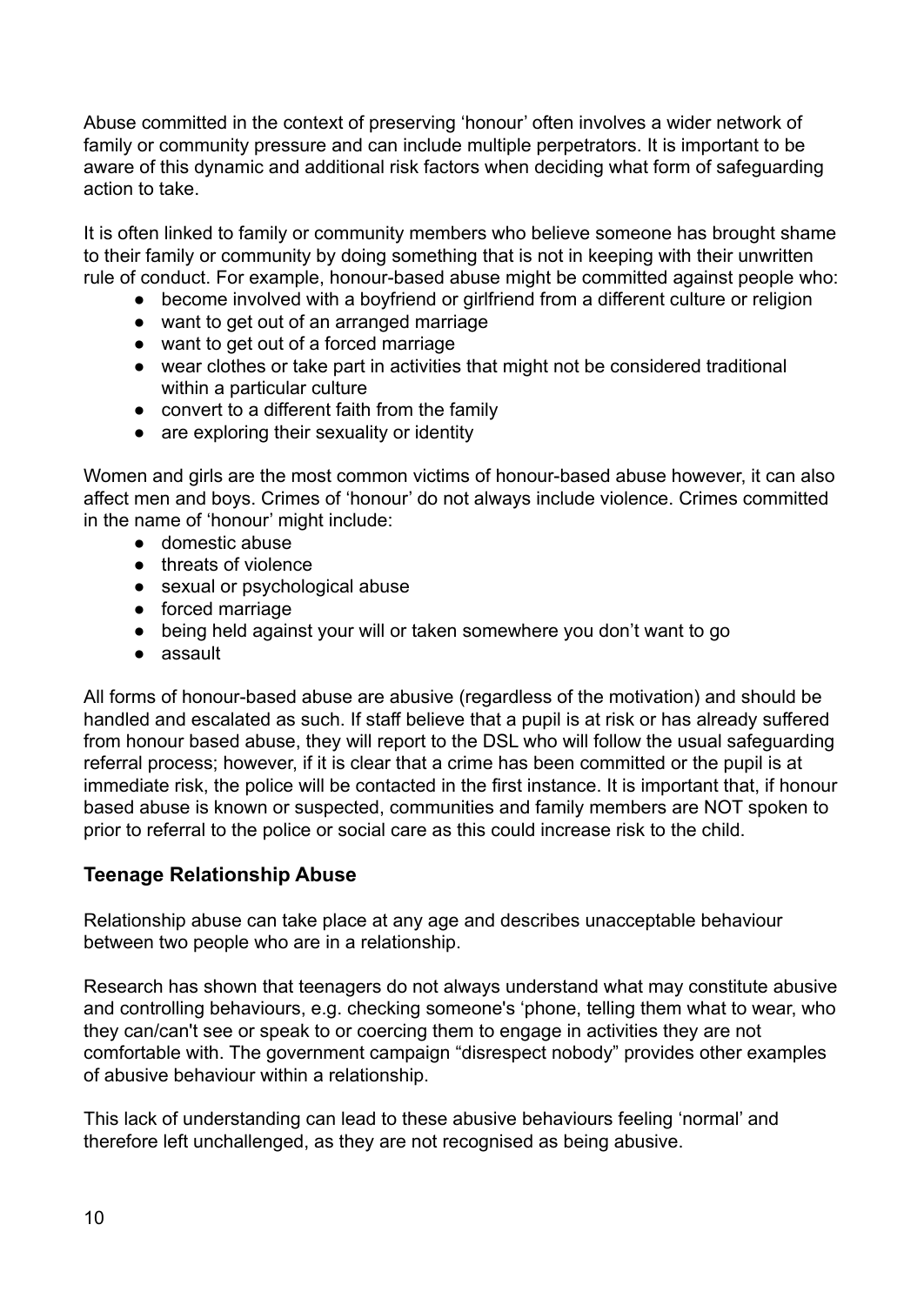In response to these research findings, the school will provide education to help prevent teenagers from becoming victims and perpetrators of abusive relationships, by encouraging them to rethink their views of violence, abuse and controlling behaviours, and understand what consent means within their relationships. This will form part of the school's curriculum content in respect of Relationship Education.

If the school has concerns about a child in respect of relationship abuse, it will report those concerns in line with procedures to the appropriate authorities as a safeguarding concern, a crime or both.

## <span id="page-10-0"></span>*Sexual Violence and Sexual Harassment Between Children*

Sexual violence and sexual harassment (SVSH) can occur between two children of any age and sex from primary to secondary stage and into colleges. It can also occur through a group of children sexually assaulting or sexually harassing a single child or group of children.

Within our school all staff training receive about sexual violence and sexual harassment and what to do if they have a concern or receive a report. Whilst any report of sexual violence or sexual harassment should be taken seriously, staff are aware it is more likely that girls will be the victims of sexual violence and sexual harassment and more likely it will be perpetrated by boys. This pattern of prevalence will not, however, be an obstacle to ALL concerns being treated seriously.

This school has a zero tolerance approach to SVSH. We are clear that sexual violence and sexual harassment is not acceptable, will never be tolerated and is not an inevitable part of growing up. It cannot be described as 'banter', 'having a laugh' or 'boys being boys'.

We will also take seriously any sharing of sexual images (photos, pictures or drawings) and videos; sexual jokes, comments or taunting either in person or on social media; or on-line sexual harassment.

The child protection policy has a clear procedure dealing with SVSH.

We will follow the "Sexual violence and sexual harassment between children in schools and colleges" advice provided by the DfE.

We will challenge all contact behaviours that have a sexual nature to them such as pushing or rubbing against, grabbing bottoms, breasts or genitals, pinging or flicking bras, lifting skirts or pulling down trousers and impose appropriate levels of disciplinary action, to be clear that these behaviours are not tolerated or acceptable. Support will be provided to victims of sexual violence and sexual harassment and we will ensure that they are kept safe.

It is clear from the 2021 Ofsted review into SVSH in schools and colleges that the prevalence of abusive and unwanted behaviour is widespread. As such staff in the school will remain vigilant and intervene early to prevent low level behaviours from becoming abusive experiences.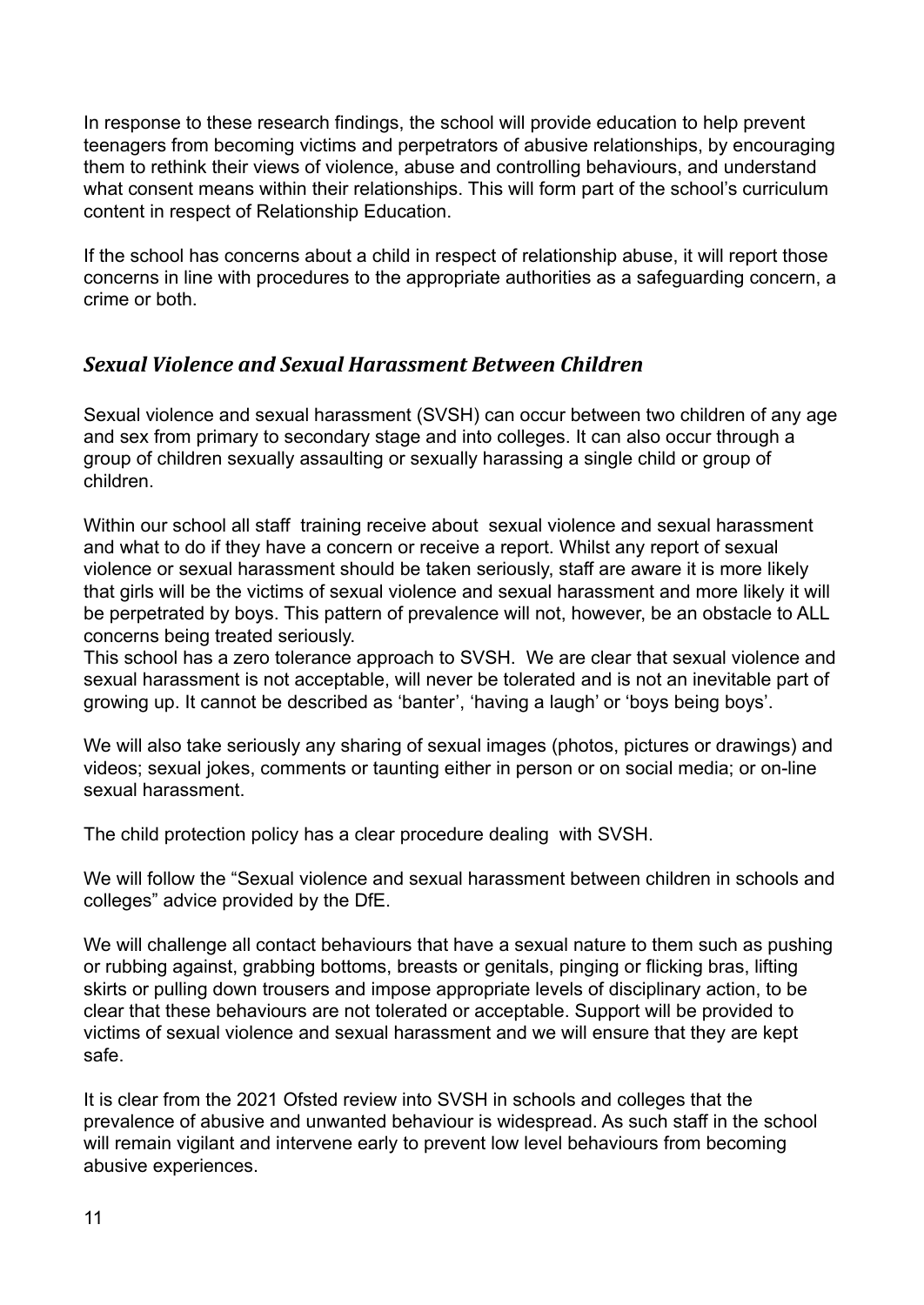All staff will maintain the attitude that "It could happen here"

## <span id="page-11-0"></span>*Upskirting*

In 2019 the Voyeurism Offences Act came into force and made the practice of upskirting illegal.

Upskirting is defined as someone taking a picture under another person's clothing without their knowledge, with the intention of viewing their genitals or buttocks, with or without underwear. The intent of upskirting is to gain sexual gratification or to cause the victim humiliation, distress or alarm. It is a criminal offence. Anyone of any gender, can be a victim.

If staff become aware that upskirting has occurred, this will be treated as a sexual offence and reported accordingly to the DSL and onwards to the police.

Behaviours that would be considered as sexual harassment which may be pre-cursors to upskirting, such as the use of reflective surfaces or mirrors to view underwear or genitals, will not be tolerated and the school will respond to these with appropriate disciplinary action and education.

Pupils who place themselves in positions that could allow them to view underwear, genitals or buttocks, will be moved on. Repeat offenders will be disciplined. These locations could include stairwells, under upper floor walkways, outside changing areas and toilets or sitting on the floor or laying down in corridors.

If technology that is designed for covert placement and could be used to take upskirting or indecent images is discovered in the school, it will be confiscated. If the technology is in location and potentially may have captured images, this will be reported to the police and left in situ so that appropriate forensic measures may be taken to gather evidence.

Any confiscated technology will be passed to the headteacher to make a decision about what happens to the items. This will be carried out under the principles set out in the government guidance on [searching, screening and confiscation](https://assets.publishing.service.gov.uk/government/uploads/system/uploads/attachment_data/file/674416/Searching_screening_and_confiscation.pdf).

If the image is taken on a mobile phone, the phone will be confiscated under the same principles. This may need to be passed to the police for them to investigate, if there is evidence that a crime has been committed.

## <span id="page-11-1"></span>*The Trigger Trio*

The term 'Trigger Trio' has replaced the previous phrase 'Toxic Trio' which was used to describe the issues of domestic violence, mental ill-health and substance misuse which have been identified as common features of families where harm to adults and children has occurred.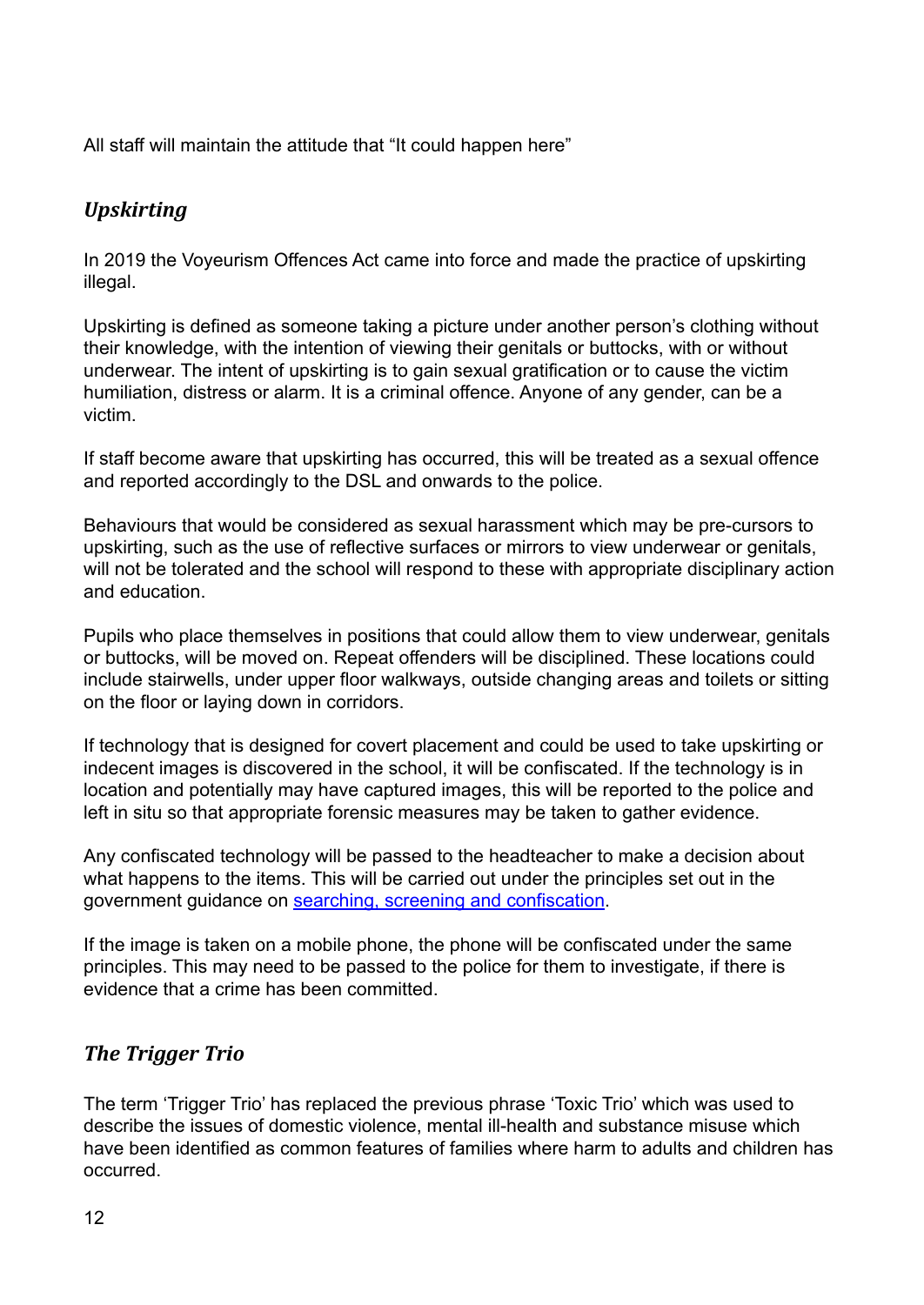The Trigger Trio are viewed as indicators of increased risk of harm to children and young people. In an analysis of Serious Cases Reviews undertaken by Ofsted in 2011, they found that in nearly 75% of these cases two or more of the triggers were present. These factors will have a contextual impact on the safeguarding of children and young people.

#### <span id="page-12-0"></span>**Domestic Abuse**

The Domestic Abuse Act 2021 received Royal Assent on 29 April 2021. The Act introduces the first ever statutory definition of domestic abuse and recognises the impact of domestic abuse on children, as victims in their own right, if they see, hear or experience the effects of abuse. The statutory definition of domestic abuse, based on the previous cross-government definition, ensures that different types of relationships are captured, including ex-partners and family members. The definition captures a range of different abusive behaviours, including physical, emotional and economic abuse and coercive and controlling behaviour. Both the person who is carrying out the behaviour and the person to whom the behaviour is directed towards must be aged 16 or over and they must be "personally connected" Types of domestic abuse include intimate partner violence, abuse by family members, teenage relationship abuse and child/adolescent to parent violence and abuse. Anyone can be a victim of domestic abuse, regardless of sexual identity, age, ethnicity, socioeconomic status, sexuality or background and domestic abuse can take place inside or outside of the home. The government will issue statutory guidance to provide further information for those working with domestic abuse victims and perpetrators, including the impact on children.

All children can witness and be adversely affected by domestic abuse in the context of their home life where domestic abuse occurs between family members. Experiencing domestic abuse and/or violence can have a serious, long lasting emotional and psychological impact on children. In some cases, a child may blame themselves for the abuse or may have had to leave the family home as a result.

Controlling behaviour is a range of acts designed to make a person subordinate and/or dependent by isolating them from sources of support, exploiting their resources and capacities for personal gain, depriving them of the means needed for independence, resistance and escape and regulating their everyday behaviour.

Coercive behaviour is an act or a pattern of acts of assault, threats, humiliation and intimidation or other abuse that is used to harm, punish, or frighten their victim.

Indicators that a child is living within a relationship with domestic abuse may include:

- being withdrawn
- suddenly behaving differently
- anxiety
- being clingy
- depression
- aggression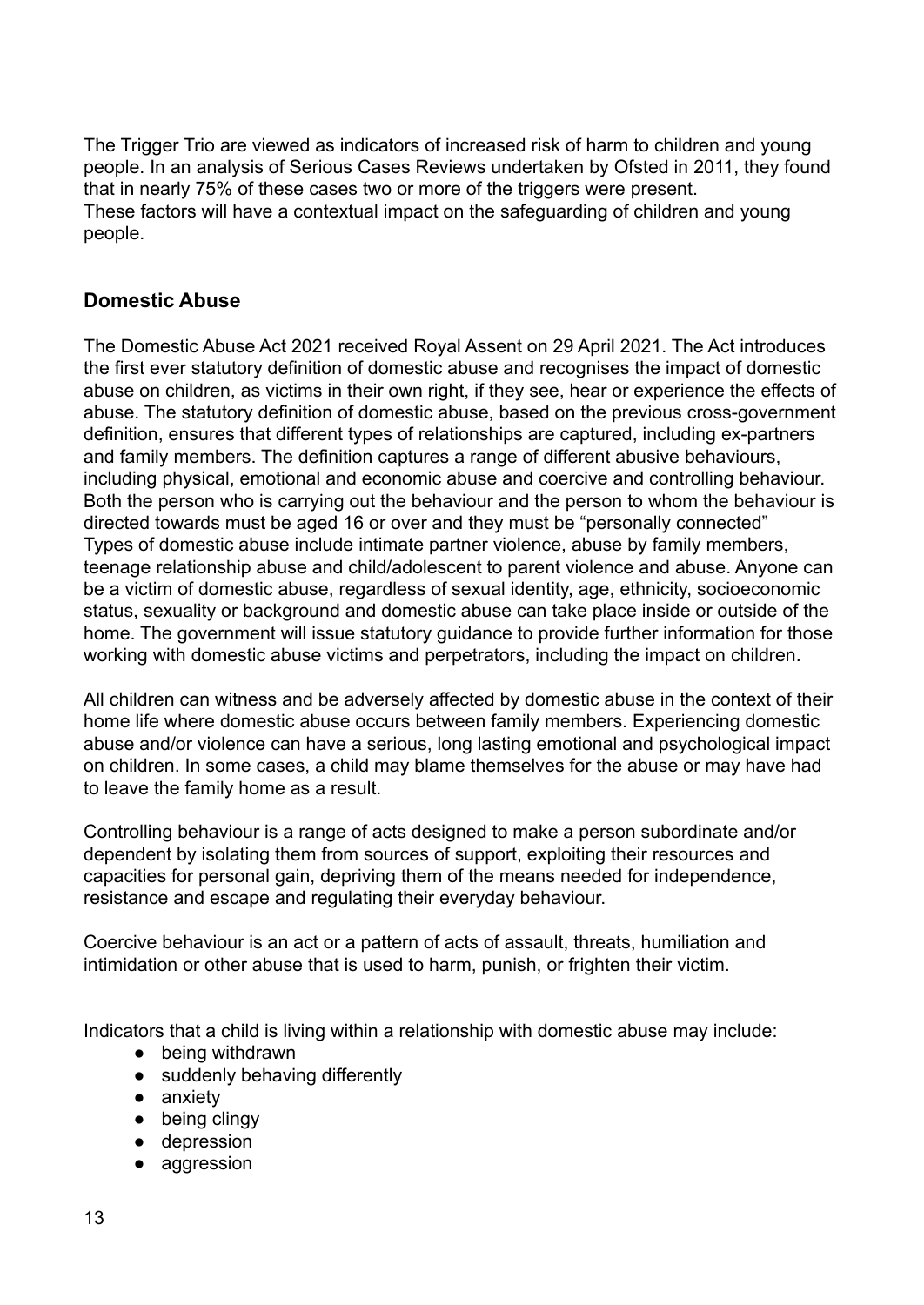- problems sleeping
- eating disorders
- bed wetting
- soiling clothes
- excessive risk taking
- missing school
- changes in eating habits
- obsessive behaviour
- experiencing nightmares
- taking drugs
- use of alcohol
- self-harm
- thoughts about suicide

These behaviours themselves do not indicate that a child is living with domestic abuse but should be considered as indicators that this may be the case.

If staff believe that a child is living with domestic abuse, this will be reported to the DSL for referral, to be considered by children's social care.

#### <span id="page-13-0"></span>**Parental mental health**

The term 'mental ill health' is used to cover a wide range of conditions, from eating disorders, mild depression and anxiety to psychotic illnesses such as schizophrenia or bipolar disorder. Parental mental illness does not necessarily have an adverse impact on a child's developmental needs, but it is essential to always assess its implications for each child in the family. It is essential that the diagnosis of a parent's/carer's mental health is not seen as defining the level of risk. Similarly, the absence of a diagnosis does not equate to there being little or no risk.

For children, the impact of poor parental mental health can include:

- The parent's/carer's needs or illnesses taking precedence over the child's needs
- The child's physical and emotional needs being neglected
- The child acting as a young carer for a parent or a sibling
- The child having restricted social and recreational activities
- The child finding it difficult to concentrate, potentially having an impact on educational achievement
- The child missing school regularly as (s)he is being kept home as a companion for a parent/carer
- The child adopting paranoid or suspicious behaviour as they believe their parent's delusions
- Witnessing self-harming behaviour and suicide attempts (including attempts that involve the child)
- Obsessional compulsive behaviours involving the child.

If staff become aware of any of the above indicators, or others that suggest a child is suffering due to parental mental health, the information will be shared with the DSL to consider a referral to children's social care.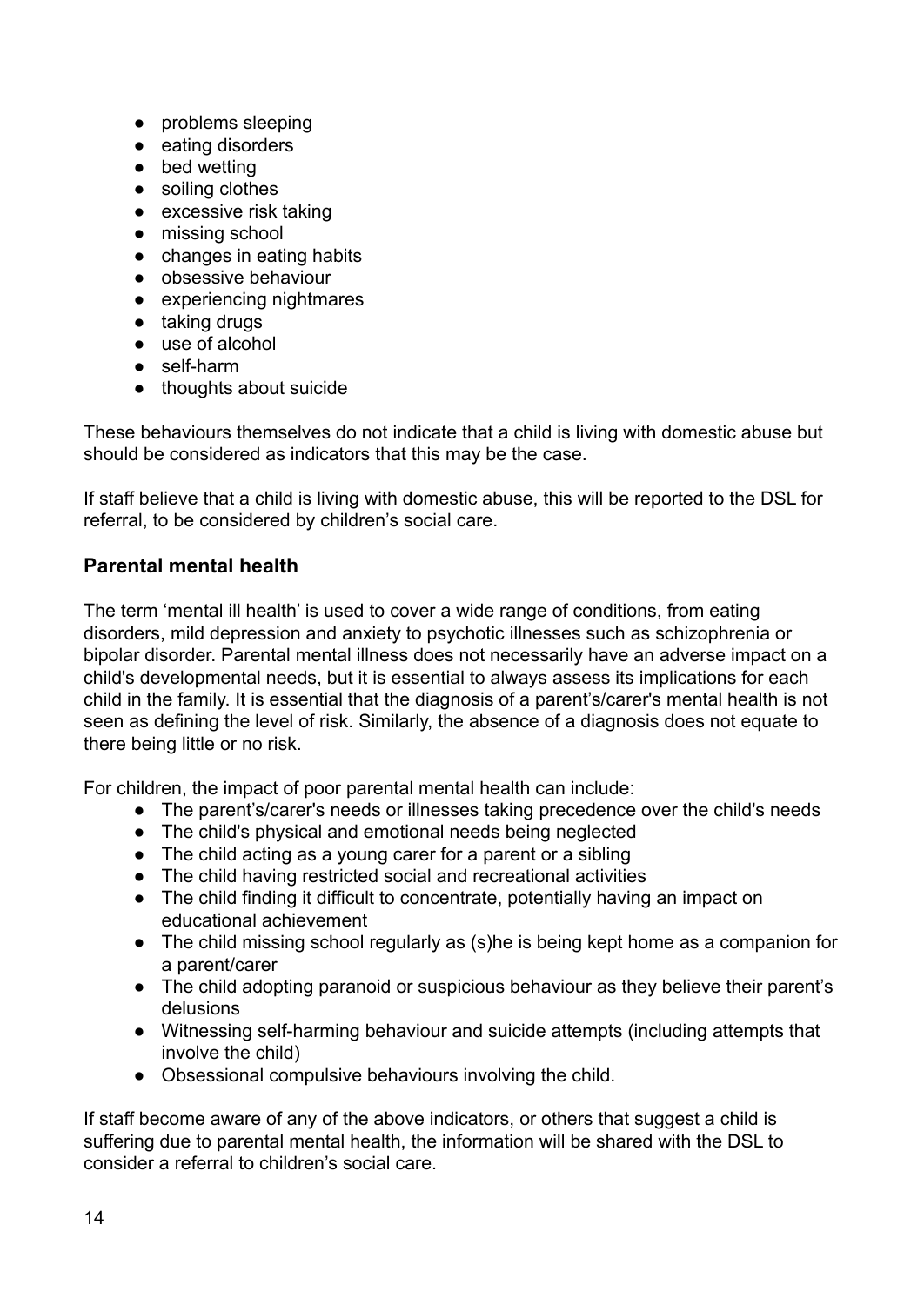#### <span id="page-14-0"></span>**Parental Substance misuse**

Substance misuse applies to the misuse of alcohol as well as 'problem drug use', defined by the Advisory Council on the Misuse of Drugs as drug use which has: 'serious negative consequences of a physical, psychological, social and interpersonal, financial or legal nature for users and those around them.

Parental substance misuse of drugs or alcohol becomes relevant to child protection when substance misuse and personal circumstances indicate that their parenting capacity is likely to be seriously impaired or that undue caring responsibilities are likely to be falling on a child in the family.

For children, the impact of parental substance misuse can include:

- Inadequate food, heat and clothing for children (family finances used to fund adult's dependency)
- Lack of engagement or interest from parents in their development, education or wellbeing
- Behavioural difficulties- inappropriate display of sexual and/or aggressive behaviour
- Bullying (including due to poor physical appearance)
- Isolation finding it hard to socialise, make friends or invite them home
- Tiredness or lack of concentration
- Child talking of or bringing into school drugs or related paraphernalia
- Injuries /accidents (due to inadequate adult supervision )
- Taking on a caring role
- Continued poor academic performance including difficulties completing homework on time
- Poor attendance or late arrival.

These behaviours themselves do not indicate that a child's parent is misusing substances but should be considered as indicators that this may be the case.

If staff believe that a child is living with parental substance misuse, this will be reported to the designated safeguarding lead for referral to children's social care to be considered.

#### <span id="page-14-1"></span>*Young Carers*

As many as 1 in 12 children and young people provide care for another person. This could be a parent, a relative or a sibling and for different reasons such as disability, chronic illness, mental health needs, or adults who are misusing drugs or alcohol.

Pupils who provide care for another are Young Carers. These young people can miss out on opportunities, and the requirement to provide care can impact on school attendance or punctuality, limit time for homework, leisure activities and social time with friends.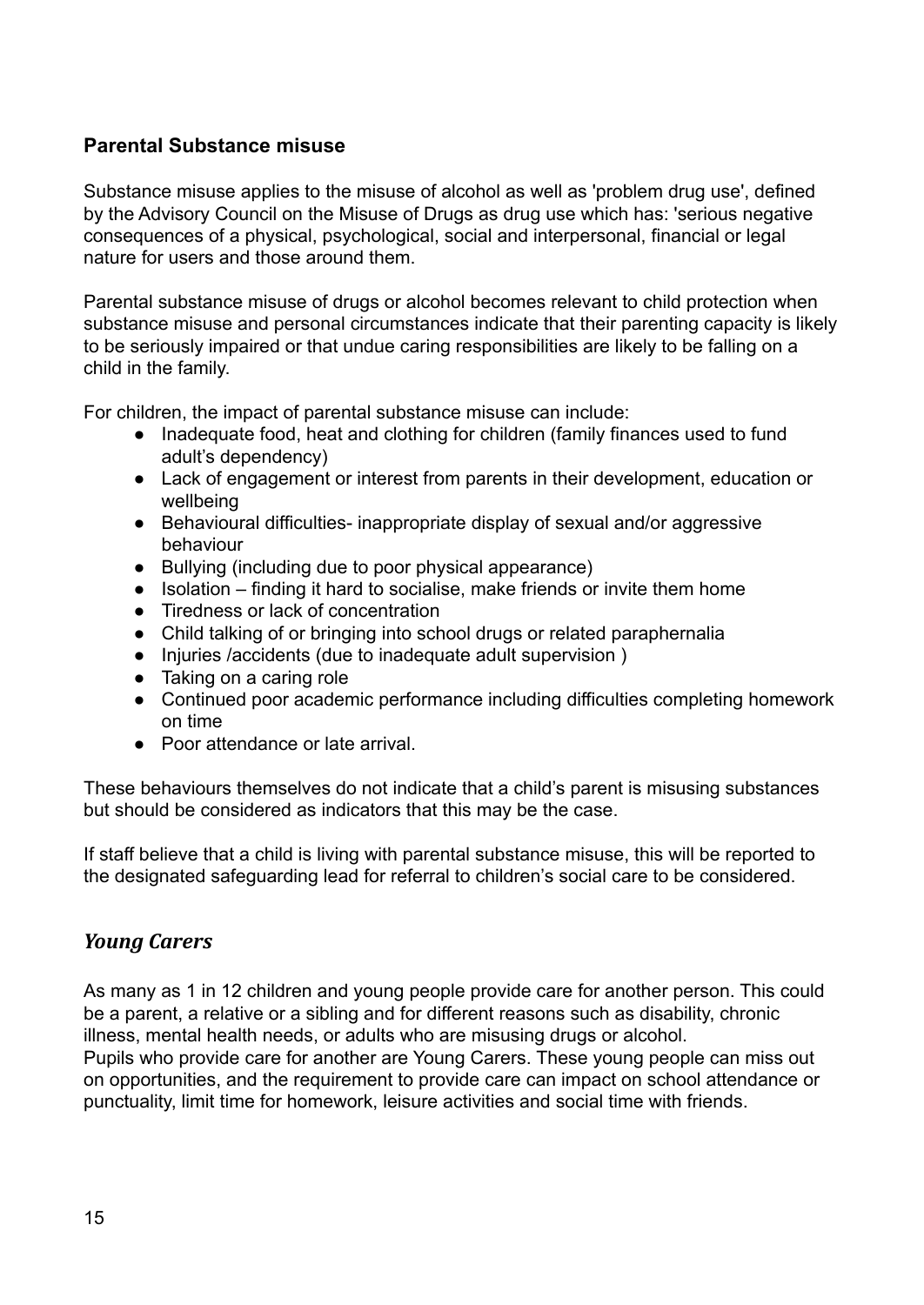As a school we may refer a young carer to children's social care for a carers assessment to be carried out. We will consider support that can be offered and make use of the resources and guidance from Save the Children in their young carers work.

## <span id="page-15-0"></span>*Missing, Exploited and Trafficked Children (MET)*

Within Hampshire, the acronym MET is used to identify all children who are missing; believed to be at risk of or are being exploited; or who are at risk of or are being trafficked. Given the close links between all these issues, there has been a considered response to view them as potentially linked, so that cross over of risk is not missed.

## <span id="page-15-1"></span>**Children Missing from Education**

Patterns of children missing education can be an indicator of either abuse or safeguarding risks. A relatively short length of time a child is missing does not reduce risk of harm to that child, and all absence or non-attendance should be considered with other known factors or concerns.

Early intervention is necessary to identify the existence of any underlying safeguarding risk and to help prevent the risks of a child going missing in future. Staff should be aware of their school's or college's unauthorised absence and children missing from education procedures.

DSL's and staff should consider:

Missing lessons: Are there patterns in the lessons that are being missed? Is this more than avoidance of a subject or a teacher? Does the child remain on the school site or are they absent from the site?

- Is the child being exploited during this time?
- Are they late because of a caring responsibility?
- Have they been directly or indirectly affected by substance misuse?
- Are other pupils routinely missing the same lessons and does this raise other risks or concerns such as SVSH between pupils, exploitation, gang behaviour or substance misuse?
- Is the lesson being missed one that would cause bruising or injuries to become visible?

Single missing days: Is there a pattern in the day missed? Is it before or after the weekend suggesting the child is away from the area? Are there specific lessons or members of staff on these days? Is the parent informing the school of the absence on the day? Are missing days reported back to parents to confirm their awareness?

- Is the child being sexually exploited during this day?
- Is the child avoiding abusive behaviour from peers or staff on this day?
- Do the parents appear to be aware and are they condoning the behaviour?
- Are the pupil's peers making comments or suggestions as to where the pupil is?
- Can the parent be contacted and made aware?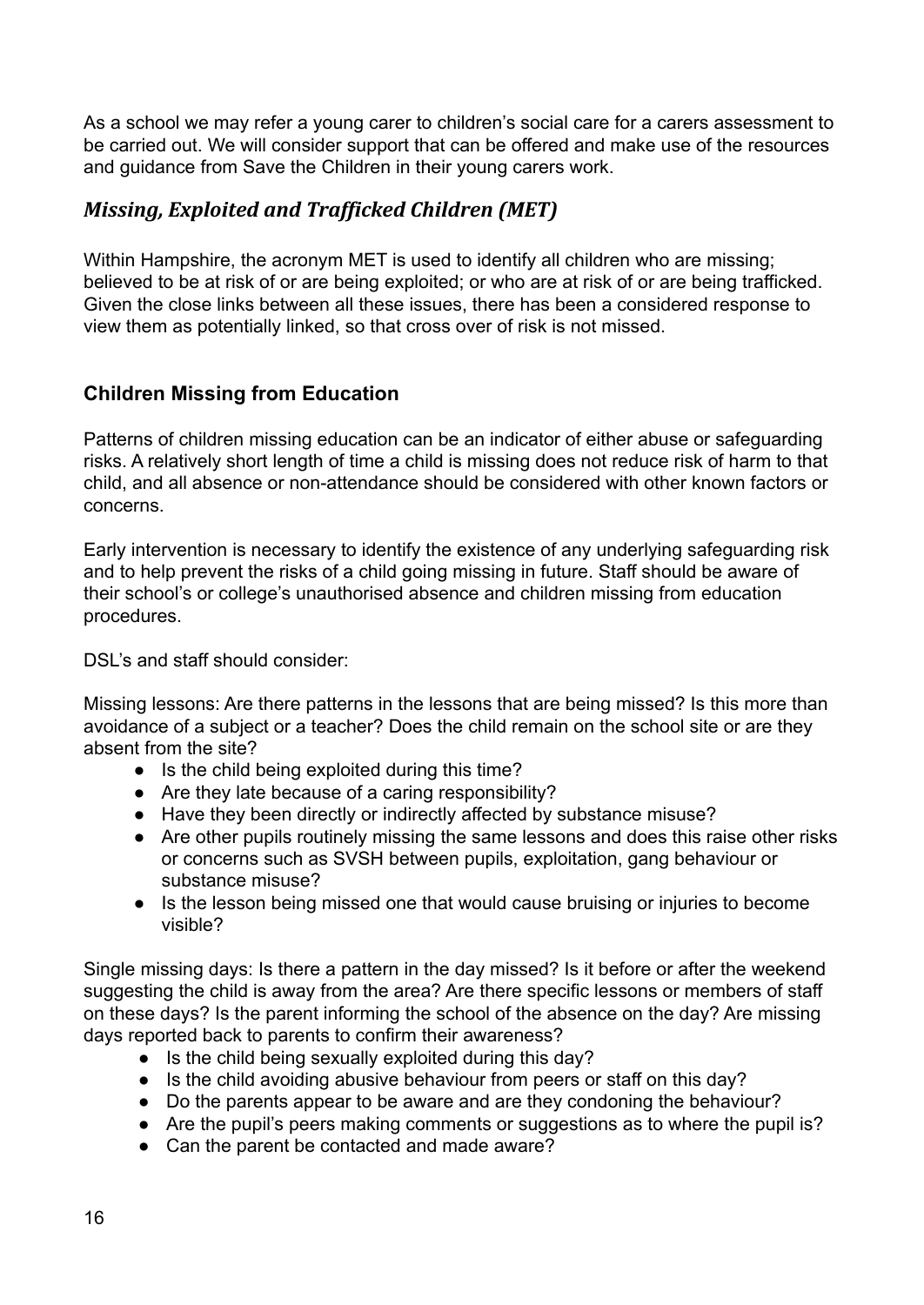Continuous missing days: Has the school been able to make contact with the parent(s)? Is medical evidence being provided? Are siblings attending school (either our or local schools)?

- Did we have any concerns about radicalisation, FGM, forced marriage, honourbased violence, sexual exploitation?
- Have we had any concerns about physical or sexual abuse?
- Does the parent have any known medical needs? Is the child safe?

The school will view absence as both a safeguarding issue and an educational outcomes issue. The school may take steps that could result in legal action for attendance, or a referral to children's social care, or both.

## <span id="page-16-0"></span>**Children Missing from Home or Care**

It is known that children who go missing are at risk of suffering significant harm, and there are specific risks around children running away and the risk of sexual exploitation. The Hampshire Police Force, as the lead agency for investigating and finding missing children, will respond to children going missing based on on-going risk assessments in line with current guidance.

The police definition of 'missing' is: "Anyone whose whereabouts cannot be established will be considered as missing until located, and their well-being or otherwise confirmed."

Various categories of risk should be considered and Hampshire Local Safeguarding Children's Partnership provides further guidance:

Local authorities have safeguarding duties in relation to children missing from home and should work with the police to risk assess and analyse data for patterns that indicate particular concerns and risks.

The police will prioritise all incidents of missing children as medium or high risk. Where a child is recorded as being absent, the details will be recorded by the police, who will also agree review times and any on-going actions with person reporting.

A missing child incident would be prioritised as 'high risk' where:

- the risk posed is immediate and there are substantial grounds for believing that the child is in danger through their own vulnerability; or
- the child may have been the victim of a serious crime; or
- the risk posed is immediate and there are substantial grounds for believing that the public is in danger.

The high-risk category requires the immediate deployment of police resources.

Authorities need to be alert to the risk of sexual exploitation or involvement in drugs, gangs or criminal activity, trafficking and to be aware of local "hot spots", as well as concerns about any individuals with whom children might run away.

Child protection procedures must be initiated in collaboration with children's social care services whenever there are concerns that a child who is missing may be suffering, or likely to suffer, significant harm.

Within any case of children who are missing both push and pull factors will need to be considered.

Push factors include: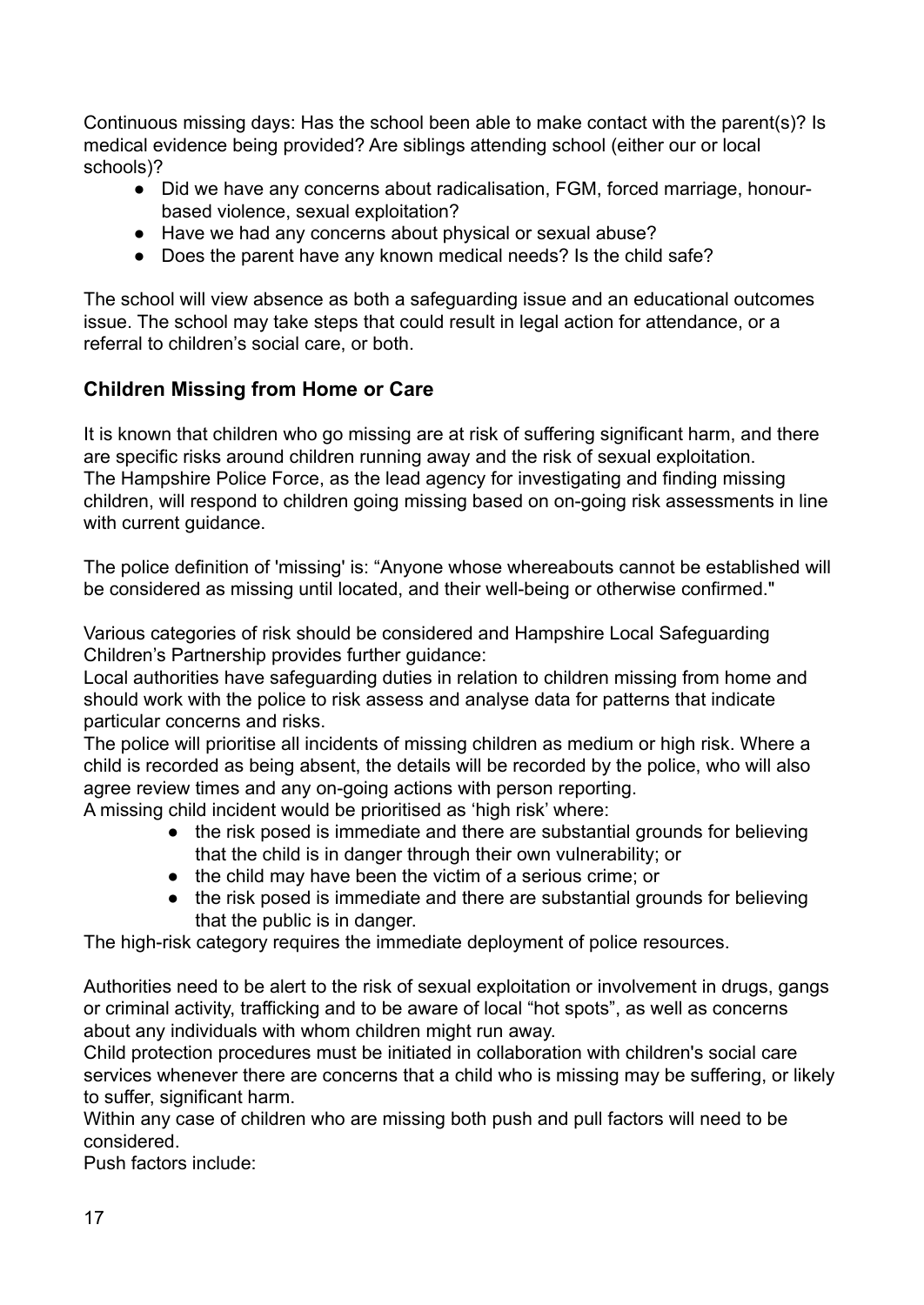- Conflict with parents/carers
- Feeling powerless
- Being bullied/abused
- Being unhappy/not being listened to
- The Trigger Trio (domestic abuse, parental mental ill health and parental substance misuse)

Pull factors include:

- Wanting to be with family/friends
- Drugs, money and any exchangeable item
- Peer pressure
- For those who have been trafficked into the United Kingdom as unaccompanied asylum-seeking children, there will be pressure to make contact with their trafficker.

We will inform all parents of children who are absent (unless the parent has informed us). If the parent is also unaware of the location of their child, and the definition of missing is met, we will either support the parent to contact the police to inform them or do so ourselves with urgency.

#### <span id="page-17-0"></span>**Child Sexual Exploitation (CSE)**

CSE is a form of child sexual abuse. Sexual abuse may involve physical contact, including assault by penetration (for example, rape or oral sex) or nonpenetrative acts such as masturbation, kissing, rubbing, and touching outside clothing. It may include non-contact activities, such as involving children in the production of sexual images, forcing children to look at sexual images or watch sexual activities, encouraging children to behave in sexually inappropriate ways or grooming a child in preparation for abuse including via the internet.

CSE can occur over time or be a one-off occurrence, and may happen without the child's immediate knowledge e.g. through others sharing videos or images of them on social media.

CSE can affect any child, who has been coerced into engaging in sexual activities. This includes 16 and 17 year olds who can legally consent to have sex. Some children may not realise they are being exploited e.g. they believe they are in a genuine romantic relationship. (from KCSiE)

•Exploitation can be isolated (one-on-one) or organised group/criminal activity •There can be a big age gap between victim and perpetrator, but it can also be peer-on-peer

•Boys can be targeted just as easily as girls – this is not gender specific •Perpetrators can be women and not just men

•Exploitation can be between males and females or between the same genders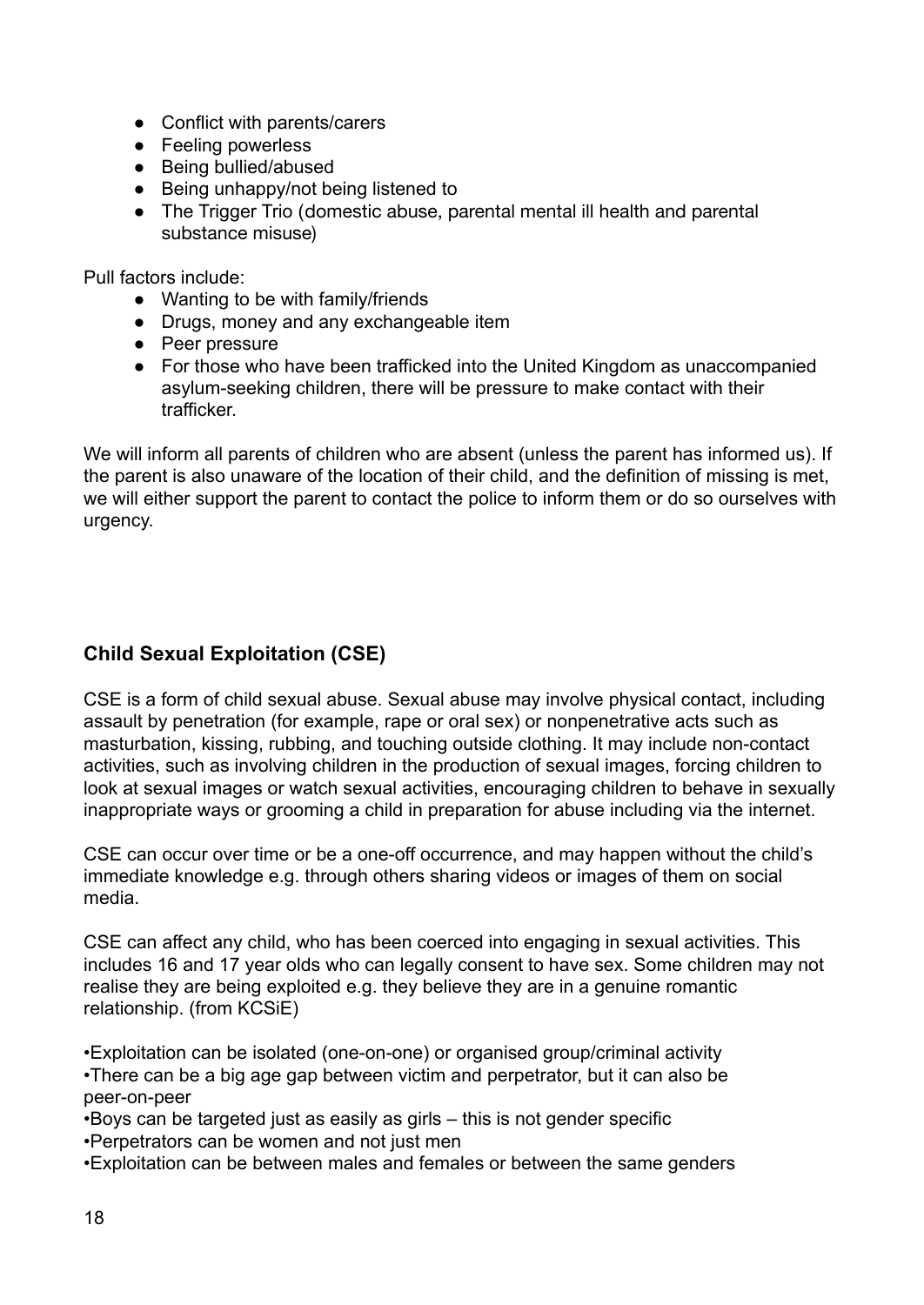•Children with learning difficulties can be particularly vulnerable to exploitation as can children from particular groups, e.g. looked after children, young carers, children who have a history of physical, sexual emotional abuse or neglect or mental health problems; children who use drugs or alcohol, children who go missing from home or school, children involved in crime, children with parents/carers who have mental health problems, learning difficulties/other issues, children who associate with other children involved in exploitation. However, it is important to recognise that any child can be targeted

Indicators a child may be at risk of CSE include:

- going missing for periods of time or regularly coming home late;
- regularly missing school or education or not taking part in education:
- appearing with unexplained gifts or new possessions:
- associating with other young people involved in exploitation:
- having older boyfriends or girlfriends;
- suffering from sexually transmitted infections or becomes pregnant;
- mood swings or changes in emotional wellbeing:
- drug and alcohol misuse;
- displaying inappropriate sexualised behaviour.

CSE can happen to a child of any age, gender, ability or social status. Often the victim of CSE is not aware that they are being exploited and do not see themselves as a victim.

CSE can be a one-off occurrence or a series of incidents over time and range from opportunistic to complex organised abuse. It can involve force and/or enticement-based methods of compliance and may, or may not, be accompanied by violence or threats of violence.

We educate all staff in the signs and indicators of sexual exploitation. Children who have been exploited will need additional support to help maintain them in education. We use the child exploitation risk assessment form ([CERAF](http://www.hampshiresafeguardingchildrenboard.org.uk/user_controlled_lcms_area/uploaded_files/SERAF%20Risk%20Assessment%20Form%20UPDATED%20Sept%202015%20%282%29.doc)) and [associated guidance](http://www.hampshiresafeguardingchildrenboard.org.uk/user_controlled_lcms_area/uploaded_files/SERAF%20Risk%20Assessment%20-%20Scoring%20Guidance_%28HF000005713337%29.doc) from the Hampshire Safeguarding Children Partnership to identify pupils who are at risk; the DSL will share this information as appropriate with children's social care.

We recognise that we may have information or intelligence that could be used to both protect children and prevent risk. Any relevant information that we have will be shared on the community partnership information (CPI) form which can be downloaded from <https://www.safe4me.co.uk/portfolio/sharing-information/>

#### <span id="page-18-0"></span>**Child Criminal Exploitation (including county lines)**

Child Criminal Exploitation (CCE) is defined as:- 'where an individual or group takes advantage of an imbalance of power to coerce, control, manipulate or deceive a child or young person under the age of 18 into any criminal activity (a) in exchange for something the victim needs or wants, and/or (b) for the financial or other advantage of the perpetrator or facilitator and/or (c) through violence or threat of violence. The victim may have been criminally exploited even if the activity appears consensual. Child Criminal Exploitation does not always involve physical contact, it can occur through the use of technology'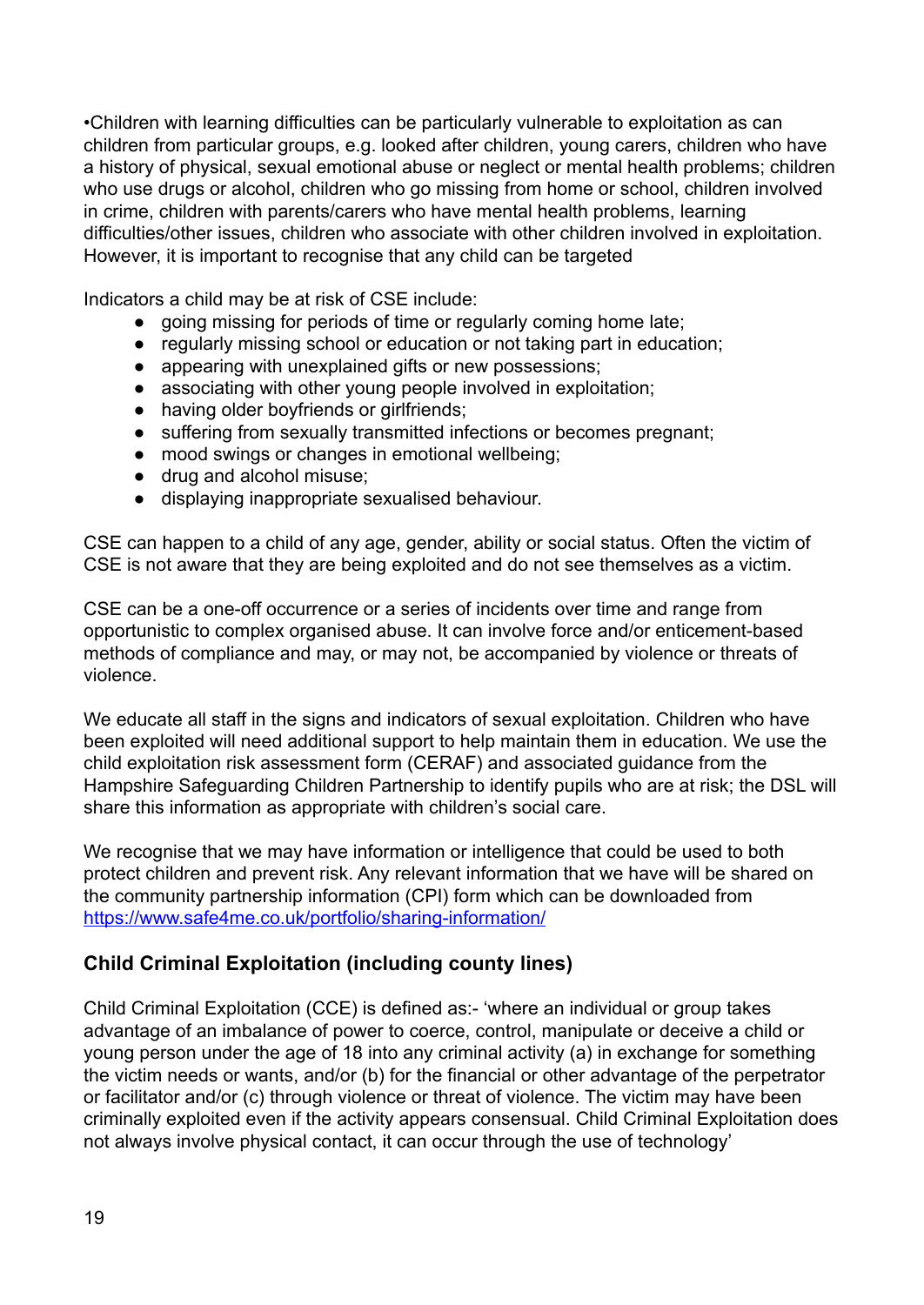The exploitation of children and young people for crime is not a new phenomenon as evidenced by Fagin's gang in Charles Dickens' book, Oliver Twist. Children under the age of criminal responsibility, or young people who have increased vulnerability due to push:pull factors who are manipulated, coerced or forced into criminal activity provide opportunity for criminals to distance themselves from crime.

It is important to note that the experience of girls who are criminally exploited can be very different to that of boys. The indicators may not be the same, however professionals should be aware that girls are at risk of criminal exploitation too. It is also important to note that both boys and girls being criminally exploited may be at higher risk of sexual exploitation

A current trend in criminal exploitation of children and young people is 'county lines' which refer to a 'phone line through which drug deals can be made. An order is placed on the number and typically a young person will deliver the drugs to the specified address and collect the money for the deal. These lines are owned and managed by organised crime gangs, often from larger cities, who are expanding their markets into rural areas. Children are often recruited to move drugs and money between locations and are known to be exposed to techniques such as 'plugging', where drugs are concealed internally to avoid detection. Children can easily become trapped by this type of exploitation, as county lines gangs create drug debts and can threaten serious violence and kidnap towards victims (and their families) if they attempt to leave the county lines network.

Indicators that a child may be criminally exploited include:

- Increase in **Missing episodes** particular key as children can be missing for days and drug run in other counties
- Having unexplained amounts of money, **new high cost items** and multiple mobile phones
- Increased social media and phone/text use, almost always secretly
- **Older males** in particular seen to be hanging around and driving
- Having injuries that are unexplained and being unwilling to have them looked at
- Increase in aggression, violence and fighting
- Carrying **weapons** knives, baseball bats, hammers, acid
- Travel receipts that are unexplained
- **Significant missing** from education and disengaging from previous positive peer groups
- Association with other young people involved in exploitation
- Children who misuse drugs and alcohol
- Parent concerns and significant changes in behaviour that affect emotional wellbeing

We will treat any child who may be criminally exploited as a victim in the first instance and using the CERAF form and guidance in our referral to children's social care. If a referral to the police is also required, as crimes have been committed on the school premises, these will also be made. Children who have been exploited will need additional support to help maintain them in education

If there is information or intelligence about child criminal exploitation, we will report this to the police via the community partnership information form. <https://www.safe4me.co.uk/portfolio/sharing-information/>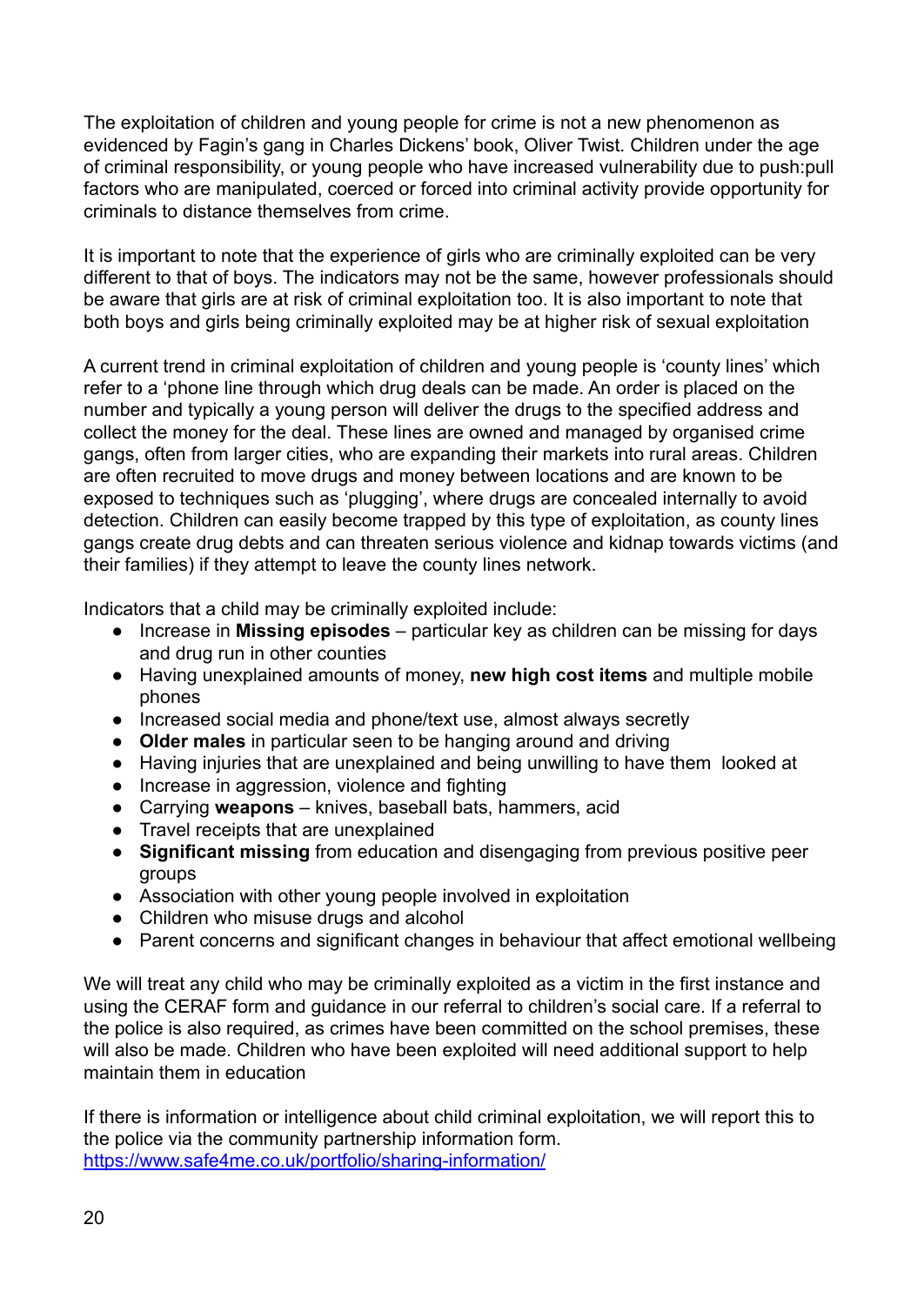#### <span id="page-20-0"></span>**Serious Violence**

Serious violence is becoming a factor for those who are involved in criminal exploitation. It can also be an indication of gang involvement and criminal activity. All staff will be made aware of indicators, which may signal that pupils, or members of their families, are at risk from or involved with serious violent crime.

These indications can include but are not limited to: increased absence from school; a change in friendships or relationships with older individuals or groups; a significant decline in performance; signs of self-harm; significant change in wellbeing; signs of assault; unexplained injuries; unexplained gifts and/or new possessions; possession of weapons.

Staff should be aware of the range of risk factors which increase the likelihood of involvement in serious violence, such as being male, having been frequently absent or permanently excluded from school, having experienced child maltreatment and having been involved in offending, such as theft or robbery.

Advice for staff can be found in in the Home Office's [Preventing youth violence and gang](https://www.gov.uk/government/publications/advice-to-schools-and-colleges-on-gangs-and-youth-violence) [involvement](https://www.gov.uk/government/publications/advice-to-schools-and-colleges-on-gangs-and-youth-violence).

We have a duty to not only prevent the individual from engaging in criminal activity, but also to safeguard others who may be harmed by their actions. We will report concerns of serious violence to police and social care.

If there is information or intelligence about potential serious violence, we will report this to the police via the community partnership information form. <https://www.safe4me.co.uk/portfolio/sharing-information/>

#### <span id="page-20-1"></span>**Trafficked Children and modern slavery**

Modern slavery encompasses human trafficking and slavery, servitude and forced or compulsory labour. Exploitation can take many forms, including: sexual exploitation, forced labour, slavery, servitude, forced criminality and the removal of organs.

Human trafficking is defined by the UNHCR in respect of children as a process that is a combination of:

- Movement (including within the UK)
- Control, through harm / threat of harm or fraud
- For the purpose of exploitation

Any child transported for exploitative reasons is considered to be a trafficking victim. There is significant evidence that children (both of UK and other citizenship) are being trafficked internally within the UK and this is regarded as a more common form of trafficking in the UK.

There are a number of indicators which suggest that a child may have been trafficked into the UK, and may still be controlled by the traffickers or receiving adults. These are as follows: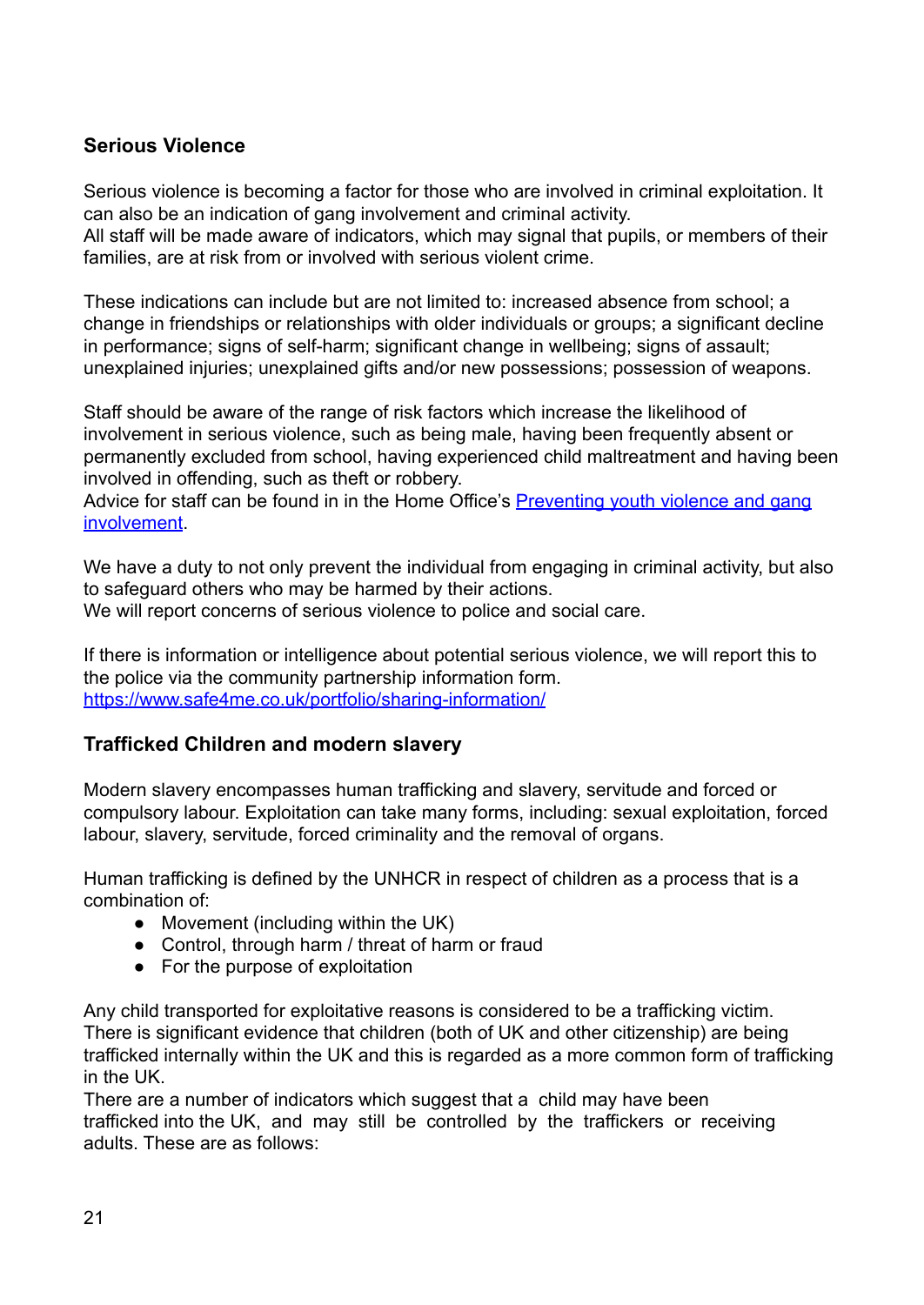- Shows signs of physical or sexual abuse, and/or has contracted a sexually transmitted infection or has an unwanted pregnancy
- Has a history of going missing and unexplained moves
- Is required to earn a minimum amount of money every day
- Works in various locations
- Has limited freedom of movement
- Appears to be missing for periods
- Is known to beg for money
- Is being cared for by adult/s who are not their parents and the quality of the relationship between the child and their adult carers is not good
- Is one among a number of unrelated children found at one address
- Has not been registered with or attended a GP practice
- Is excessively afraid of being deported.

For those children who are internally trafficked within the UK indicators include:

- Physical symptoms (bruising indicating either physical or sexual assault)
- Prevalence of a sexually transmitted infection or unwanted pregnancy
- Reports from reliable sources suggesting the likelihood of involvement in sexual exploitation/the child has been seen in places known to be used for sexual exploitation
- Evidence of drug, alcohol or substance misuse
- Being in the community in clothing unusual for a child i.e. inappropriate for age, or borrowing clothing from older people
- Relationship with a significantly older partner
- Accounts of social activities, expensive clothes, mobile phones or other possessions with no plausible explanation of the source of necessary funding
- Persistently missing, staying out overnight or returning late with no plausible explanation
- Returning after having been missing, looking well cared for despite having not been at home
- Having keys to premises other than those known about
- Low self- image, low self-esteem, self-harming behaviour including cutting, overdosing, eating disorder, promiscuity
- Truancy / disengagement with education
- Entering or leaving vehicles driven by unknown adults
- Going missing and being found in areas where the child or young person has no known links; and/or
- Possible inappropriate use of the internet and forming on-line relationships, particularly with adults.

These behaviours themselves do not indicate that a child is being trafficked but should be considered as indicators that this may be the case.

When considering modern slavery, there is a perception that this is taking place overseas. The government estimates that tens of thousands of slaves are in the UK today.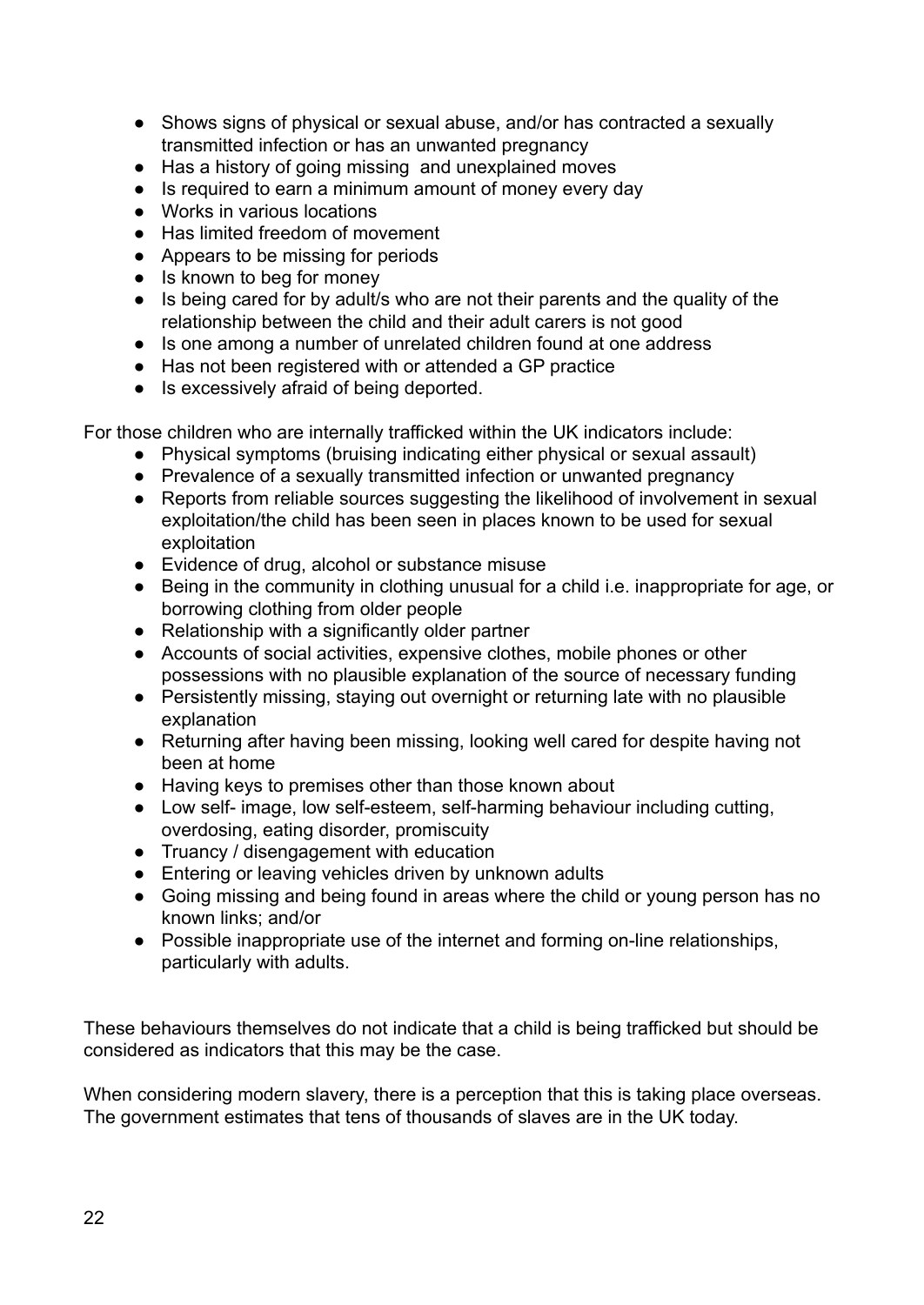Young people being forced to work in restaurants, nail bars, car washes and harvesting fruit, vegetables or other foods may have all been slaves 'hiding in plain sight' within the U.K and rescued from slavery. Other forms of slavery such as sex slaves or household slaves are more hidden but have also been rescued within the UK.

If staff believe that a child is being trafficked or is a slave, this will be reported to the designated safeguarding lead for referral to be considered to children's social care.

#### <span id="page-22-0"></span>**Child abduction**

Child abduction is the unauthorised removal or retention of a minor from a parent or anyone with legal responsibility for the child. Child abduction can be committed by parents or other family members; by people known but not related to the victim (such as neighbours, friends and acquaintances); and by strangers. Further information is available at: www.actionagainstabduction.org

When we consider who is abducted and who abducts

- Nearly three-quarters of children abducted abroad by a parent are aged between 0 and 6 years-old
- Roughly equal numbers are boys and girls
- Two-thirds of children are from minority ethnic groups.
- 70% of abductors are mothers. The vast majority have primary care or joint primary care for the child abducted.
- Many abductions occur during school holidays when a child is not returned following a visit to the parent's home country (so-called 'wrongful retentions')

If we become aware of an abduction we will follow the HIPS procedure and contact the police and children's social care (if they are not already aware).

If we are made aware of a potential risk of abduction we will seek advice and support from police and children's social care to confirm that they are aware and seek clarity on what actions we are able to take.

#### <span id="page-22-1"></span>*Returning home from care*

When children are taken into care, consideration may be given in the future to those children being returned to the care of their parents, or one of their parents. Other children are placed in care on a voluntary basis by the parents and they are able to remove their voluntary consent.

While this is a positive experience for many children who have returned to their families, for some there are different challenges and stresses in this process.

As a school, if we are aware of one of our children who is looked after returning to their home, we will consider what support we can offer and ensure as a minimum that the child has a person that they trust, who they can talk to or share their concerns with.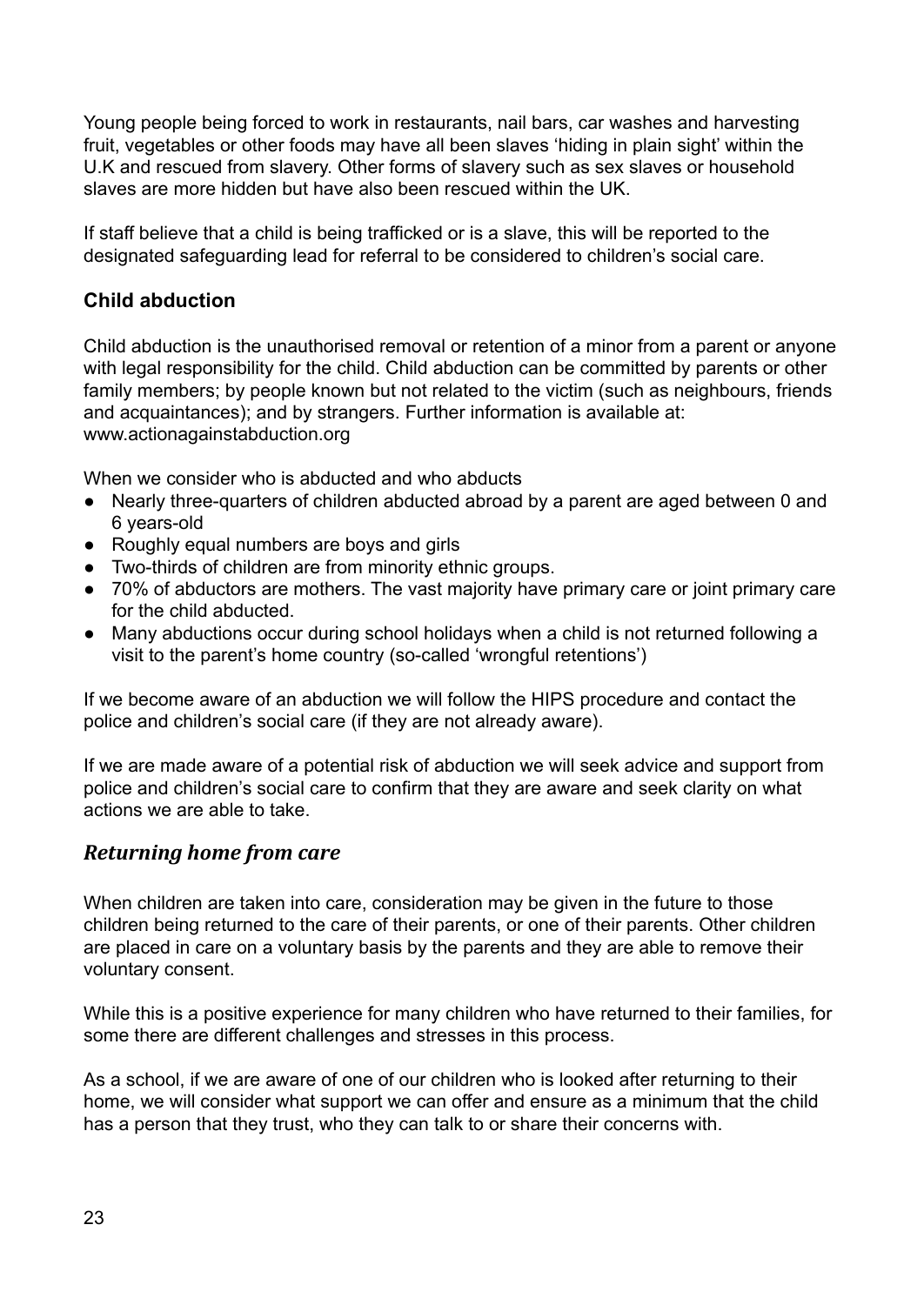## <span id="page-23-0"></span>*Technologies*

Technological hardware and software is developing continuously with an increase in functionality of devices that people use. The majority of children use online tools to communicate with others locally, nationally and internationally. Access to the Internet and other tools that technology provides is an invaluable way of finding, sharing and communicating information. While technology itself is not harmful, it can be used by others to make children vulnerable and to abuse them.

The breadth of issues classified within online safety is considerable, but can be categorised into four areas of risk:

- content: being exposed to illegal, inappropriate or harmful content, for example: pornography, fake news, racism, misogyny, self-harm, suicide, anti-Semitism, radicalisation and extremism.
- contact: being subjected to harmful online interaction with other users; for example: peer to peer pressure, commercial advertising and adults posing as children or young adults with the intention to groom or exploit them for sexual, criminal, financial or other purposes'.
- conduct: personal online behaviour that increases the likelihood of, or causes, harm; for example, making, sending and receiving explicit images (e.g consensual and non-consensual sharing of nudes and semi-nudes and/or pornography, sharing other explicit images and online bullying; and
- commerce risks such as online gambling, inappropriate advertising, phishing and or financial scams.

#### <span id="page-23-1"></span>**Online Safety and Social Media**

With the current speed of on-line change, some parents and carers have only a limited understanding of online risks and issues. Parents may underestimate how often their children come across potentially harmful and inappropriate material on the internet and may be unsure about how to respond. Some of the risks could be:

- unwanted contact
- aroomina
- online bullying including sexting
- digital footprint
- accessing and generating inappropriate content

The school will therefore seek to provide information and awareness to both pupils and their parents through:

- Acceptable use agreements for children, teachers, parents/carers and governors
- Curriculum activities involving raising awareness around staying safe online
- Information included in letters, newsletters, web site, VLE
- Parents evenings / sessions
- High profile events / campaigns e.g. Safer Internet Day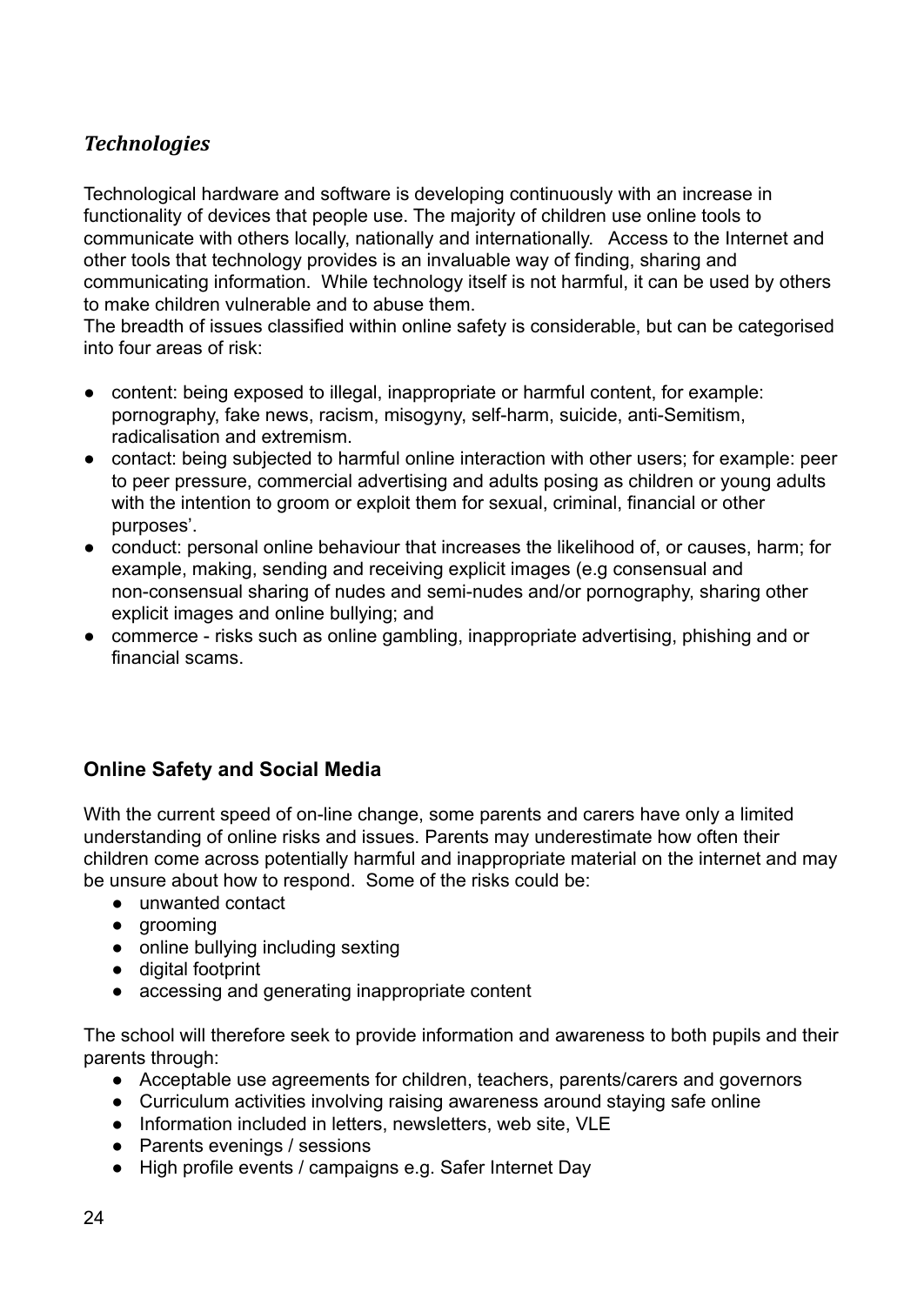- Building awareness around information that is held on relevant web sites and or publications
- Social media policy

## <span id="page-24-0"></span>**Cyberbullying**

Central to the school's anti-bullying policy is the principle that '*bullying is always unacceptable'* and that '*all pupils have a right not to be bullied*'.

The school also recognises that it must take note of bullying perpetrated outside school which has an impact within the school; therefore once aware we will respond to any cyber-bullying carried out by pupils when they are away from the site.

Cyber-bullying is defined as 'an aggressive, intentional act carried out by a group or individual using electronic forms of contact repeatedly over time against a victim who cannot easily defend himself/herself.'

By cyber-bullying, we mean bullying by electronic media:

- Bullying by texts or messages or calls on mobile 'phones
- The use of mobile 'phone cameras to cause distress, fear or humiliation
- Posting threatening, abusive, defamatory or humiliating material on websites, to include blogs, personal websites, social networking sites
- Using e-mail to message others
- Hijacking/cloning e-mail accounts
- Making threatening, abusive, defamatory or humiliating remarks in on-line forums

Cyber-bullying may be at a level where it is criminal in character. It is unlawful to disseminate defamatory information in any media including internet sites. Section 127 of the Communications Act 2003 makes it an offence to send, by public means of a public electronic communications network, a message or other matter that is grossly offensive or one of an indecent, obscene or menacing character.

The Protection from Harassment Act 1997 makes it an offence to knowingly pursue any course of conduct amounting to harassment.

If we become aware of any incidents of cyberbullying, we will need to consider each case individually as to any criminal act that may have been committed. The school will pass on information to the police if it feels that it is appropriate or is required to do so.

#### <span id="page-24-1"></span>**Sexting**

'Sexting' often refers to the sharing of naked or 'nude' pictures or video through mobile phones and/or the internet. It also includes underwear shots, sexual poses and explicit text messaging. It is sometimes referred to as youth produced sexual imagery.

While sexting often takes place in a consensual relationship between two young people, the use of sexted images in revenge following a relationship breakdown is becoming more commonplace. Sexting can also be used as a form of sexual exploitation and take place between strangers.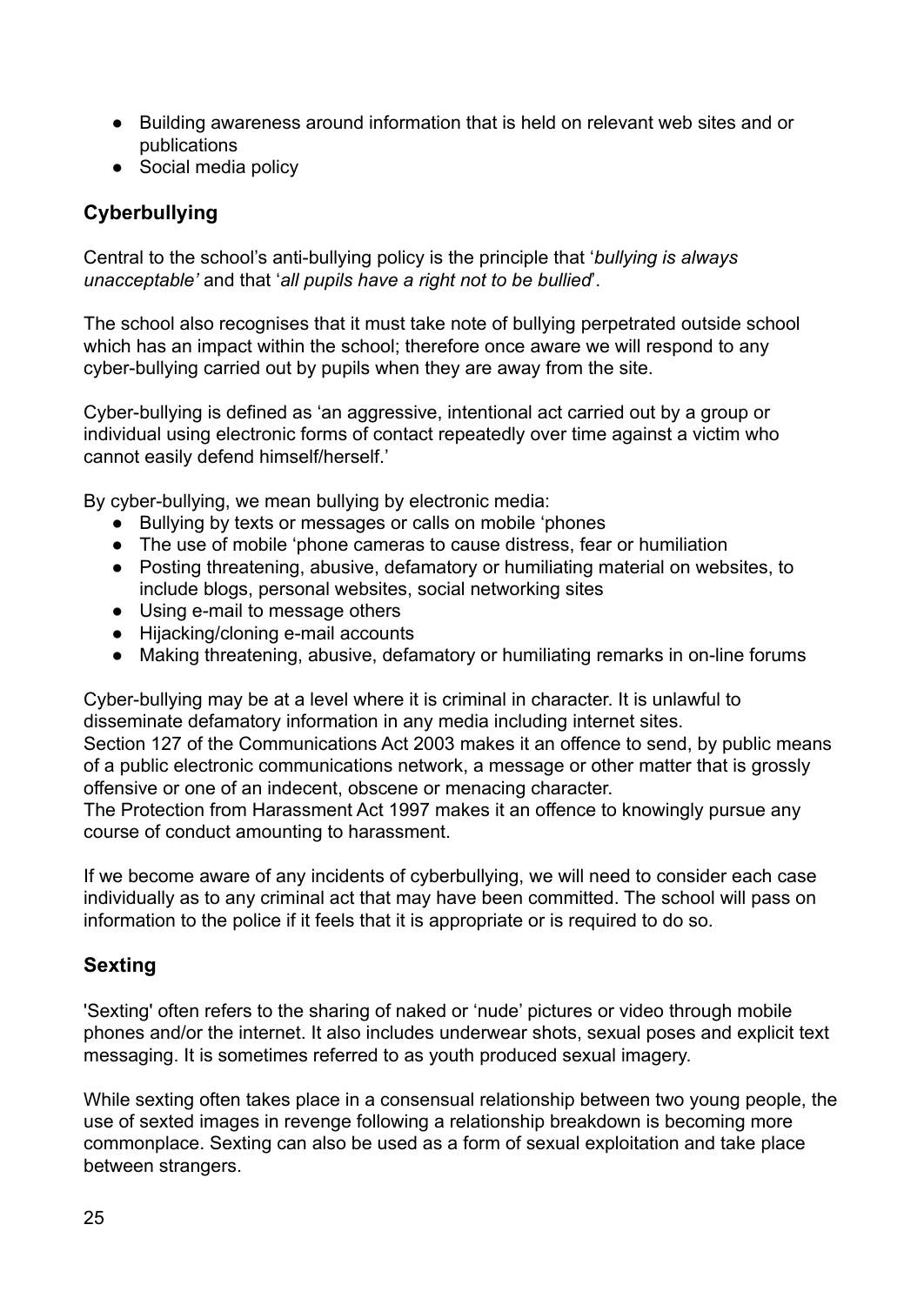As the average age of first smartphone or camera enabled tablet usage for a child is 6 years old, sexting is an issue that requires awareness raising across all ages.

The school will use age appropriate educational material to raise awareness, to promote safety and deal with pressure. Parents should be aware that they can come to the school for advice.

#### <span id="page-25-0"></span>**On-line sexual abuse**

As a school we will:

- **Report** to the police, CEOP or any other relevant body any on-line sexual abuse or harmful content we are made aware of. This could include sending abusive, harassing and misogynistic messages; sharing nude and semi-nude images and videos; and coercing others to make and share sexual imagery. We will seek guidance from the NPCC '[when to call the police](https://www.npcc.police.uk/documents/Children%20and%20Young%20people/When%20to%20call%20the%20police%20guidance%20for%20schools%20and%20colleges.pdf)' document and the internet watch foundations ['report](https://reportharmfulcontent.com/?lang=en) [harmful content'](https://reportharmfulcontent.com/?lang=en) website
- **● Educate** to raise awareness of what on-line sexual abuse is, how it can happen, how to limit the impact and what to do if you become aware of it.
- **● Support** victims of on-line abuse within the school community

## <span id="page-25-1"></span>**Gaming**

Online gaming is an activity in which the majority of children and many adults get involved. The school will raise awareness:

- By talking to parents and carers about the games their children play and help them identify whether they are appropriate
- By supporting parents in identifying the most effective way to safeguard their children by using parental controls and child safety mode
- By talking to parents about setting boundaries and time limits when games are played
- By highlighting relevant resources.

#### <span id="page-25-2"></span>**Online reputation**

Online reputation is the opinion others get of a person when they encounter them on-line. It is formed by posts, photos that have been uploaded and comments made by others on people's profiles. It is important that children and staff are aware that anything that is posted could influence their future professional reputation. The majority of organisations and work establishments now check digital footprint before considering applications for positions or places on courses.

#### <span id="page-25-3"></span>**Grooming**

On-line grooming is the process by which one person with an inappropriate sexual interest in children will approach a child on-line, with the intention of developing a relationship with that child, to be able to meet them in person and intentionally cause harm.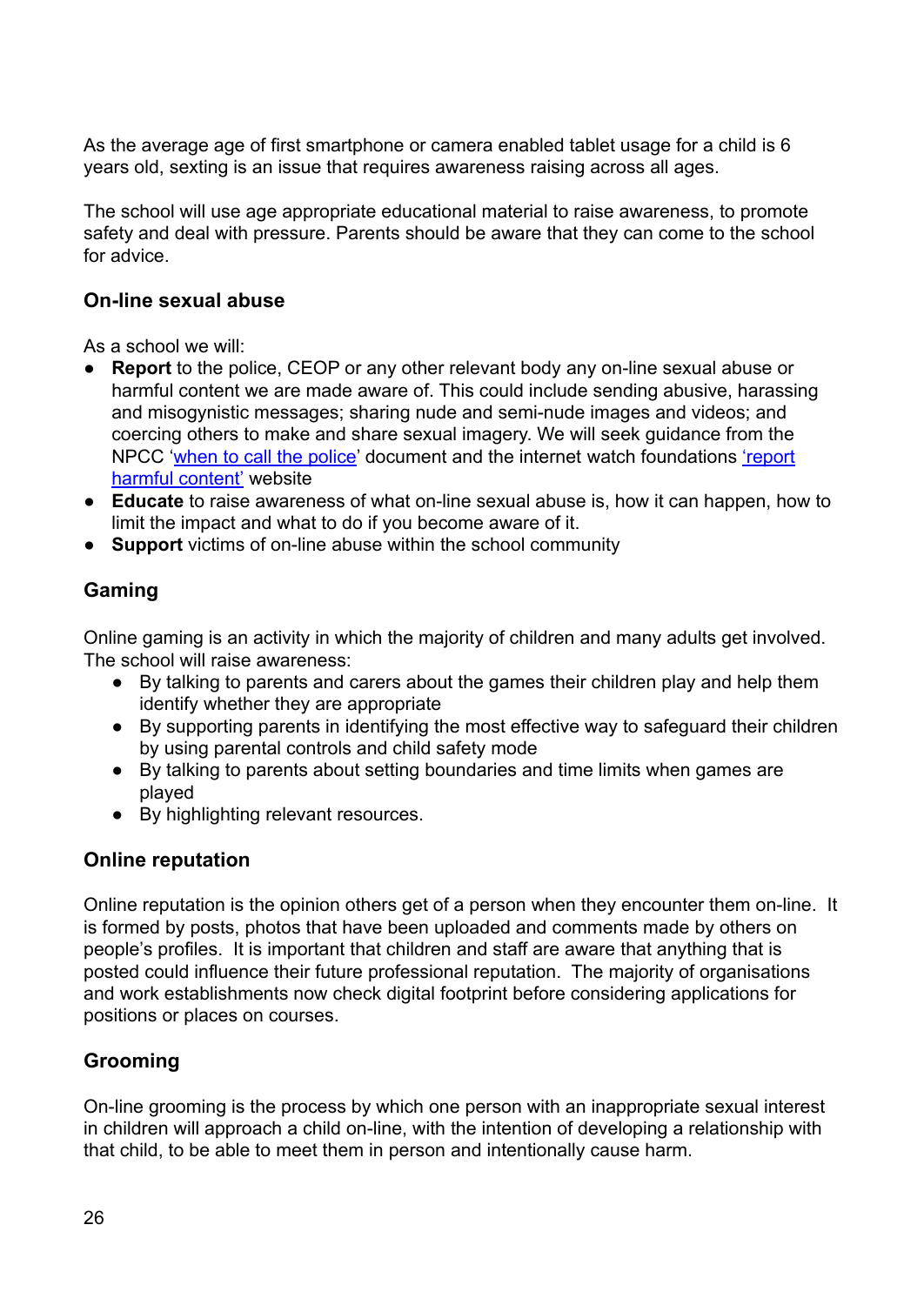The school will build awareness amongst children and parents about ensuring that the child:

- Only has friends on-line that they know in real life
- Is aware that if they communicate with somebody that they have met on-line, that relationship should stay on-line.

That the school will support parents to:

- Recognise the signs of grooming
- Have regular conversations with their children about on-line activity and how to stay safe on-line

The school will raise awareness by:

- Running sessions for parents
- Including awareness of grooming as part of their curriculum
- Identifying with parents and children how they can be safeguarded against grooming.

Additionally to being targeted for sexual motivations, some young people are also groomed online for exploitation or radicalisation. While the drivers and objectives are different, the actual process is broadly similar to radicalisation, with the exploitation of a person's vulnerability usually being the critical factor. Those who are targeted are often offered something ideological, such as an eternal spiritual reward, or sometimes something physical, such as an economic incentive, that will make them 'feel better' about themselves or their situation.

Anyone can be at risk. Age, social standing and education do not necessarily matter as much as we previously thought, and we have seen all kinds of people become radicalised, from young men and women with learning difficulties to adults in well-respected professions. What is clear is that, the more vulnerable the person, the easier it is to influence their way of thinking.

Signs of grooming can include:

- isolating themselves from family and friends;
- becoming secretive and not wanting to talk or discuss their views;
- closing computers down when others are around;
- refusing to say who they are talking to; using technology such as anonymous browsing to hide their activity; and
- sudden changes in mood, such as becoming angry or disrespectful.

Of course, none of these behaviours necessarily mean someone is being radicalised and, when displayed, could be a symptom of bullying or other emotional issues.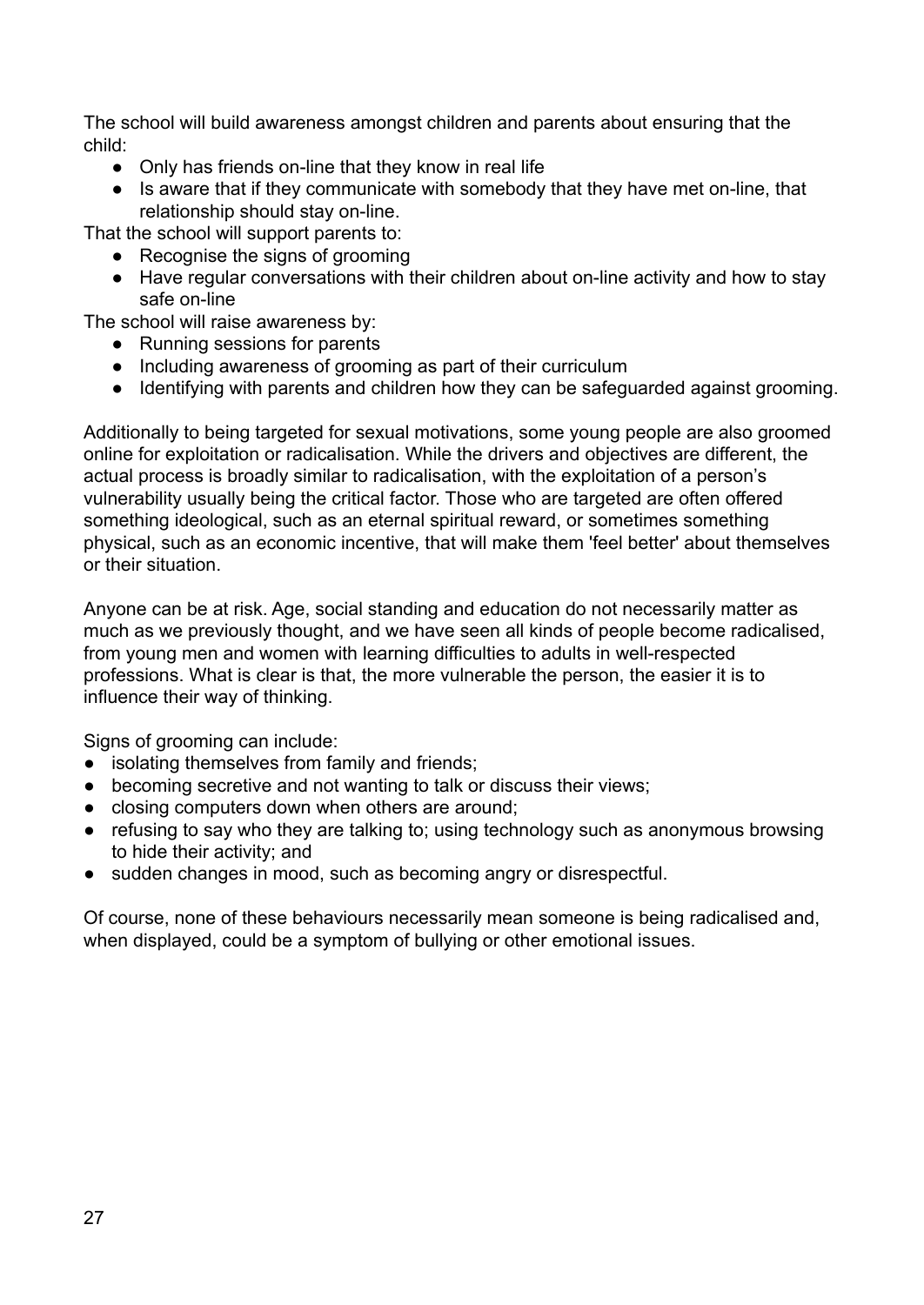## <span id="page-27-0"></span>**Part 2 – Safeguarding issues relating to individual pupil needs**

#### <span id="page-27-1"></span>**Homelessness**

We recognise that being homeless or being at risk of becoming homeless presents a real risk to a child's welfare. The impact of losing a place of safety and security can affect a child's behaviour and attachments.

In line with the Homelessness Reduction Act 2017, this school will promote links into the Local Housing Authority for the parent or caregiver in order to raise/progress concerns at the earliest opportunity.

We recognise that whilst referrals and/or discussion with the Local Housing Authority should be progressed as appropriate, this does not, and should not, replace a referral into children's social care where a child has been harmed or is at risk of harm.

#### <span id="page-27-2"></span>**Children and the Court System**

We recognise that children are sometimes required to give evidence in criminal courts, either for crimes committed against them or for crimes they have witnessed. We know that this can be a stressful experience and therefore the school will aim to support children through this process.

Along with pastoral support, the school will use age-appropriate materials published by HM Courts and Tribunals Services (2017) that explain to children what it means to be a witness, how to give evidence and the help they can access.

We recognise that making child arrangements via the family courts following separation can be stressful and entrench conflict in families. This can be stressful for children. This school will support children going through this process.

Alongside pastoral support this school will use online materials published by The Ministry of Justice (2018) which offers children information & advice on the dispute resolution service.

These materials will also be offered to parents and carers if appropriate.

#### <span id="page-27-3"></span>**Children with family members in prison**

Children who have a family member in prison are at greater risk of poor outcomes including poverty, stigma, isolation and poor mental health.

This school aims to:

- understand and respect the child's wishes. We will respect the child's wishes about sharing information. If other children become aware, the school will be vigilante to potential bullying or harassment
- keep as much contact as possible with the parent/caregiver.

We will maintain good links with the remaining caregiver in order to foresee and manage any developing problems. Following discussions, we will develop appropriate systems for keeping the imprisoned caregiver updates about their child's education.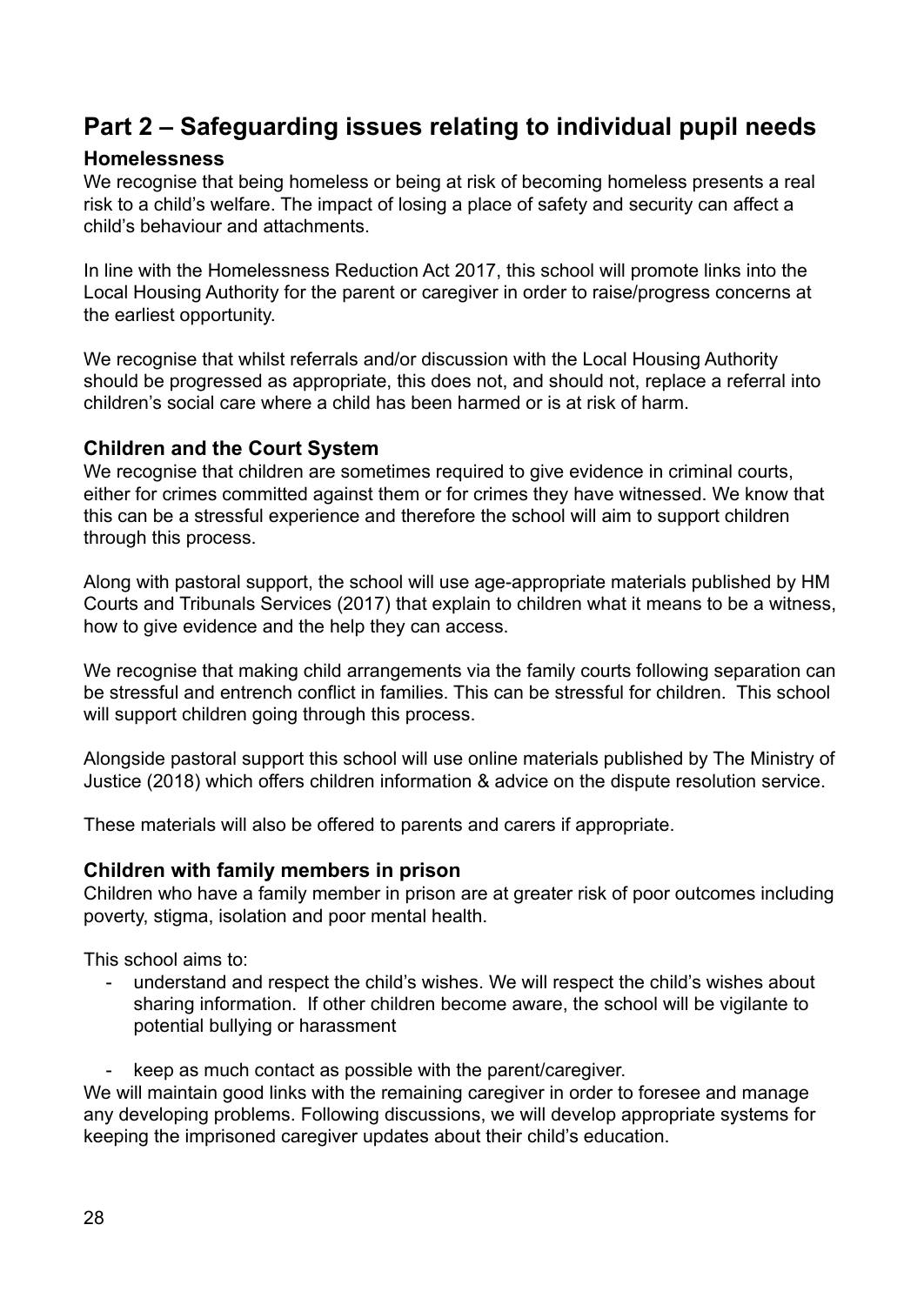- be sensitive in lessons. This school will consider the needs of any child with an imprisoned parent/caregiver during lesson planning.
- Provide extra support. We recognise that having a parent in prison can attach a real stigma to a child, particularly if the crime is known and serious. We will provide support and mentoring to help a child work through their feelings on the issue.

Alongside pastoral care the school will use the resources provided by the National Information Centre on Children of Offender in order to support and mentor children in these circumstances.

## <span id="page-28-0"></span>**Pupils with medical conditions (in school)**

There is a separate policy and procedure outlining the school's position on this link https://d99b65a0-a0d9-41ab-ac1c-aa08f34f5569.filesusr.com/ugd/80da34\_c13bc3401b744 245957514cc4b304466.pdf

We will ensure that sufficient staff are trained to support any pupil with a medical condition. All relevant staff will be made aware of the condition to support the child and be aware of medical needs and risks to the child.

An individual healthcare plan may be put in place to support the child and their medical needs.

## <span id="page-28-1"></span>**Pupils with medical conditions (out of school)**

There will be occasions when children are temporarily unable to attend our school on a full-time basis because of their medical needs. These children and young people are likely to be:

- children and young people suffering from long-term illnesses
- children and young people with long-term post-operative or post-injury recovery periods
- children and young people with long-term mental health problems (emotionally vulnerable).

Where it is clear that an absence will be for more than 15 continuous school days, the Education and Inclusion branch of Children Services will be contacted to advise on the pupil's education.

## <span id="page-28-2"></span>**Special educational needs and disabilities**

Children who have special educational needs and/or disabilities can have additional vulnerabilities when recognising abuse and neglect. These can include:

• Assumptions that indicators of possible abuse such as behaviour, mood and injury relate to the child's disability without further exploration

• The potential for a disproportionate impact on children with SEND, for example by behaviours such as bullying, without outwardly showing any signs

• Communication barriers and difficulties in overcoming these barriers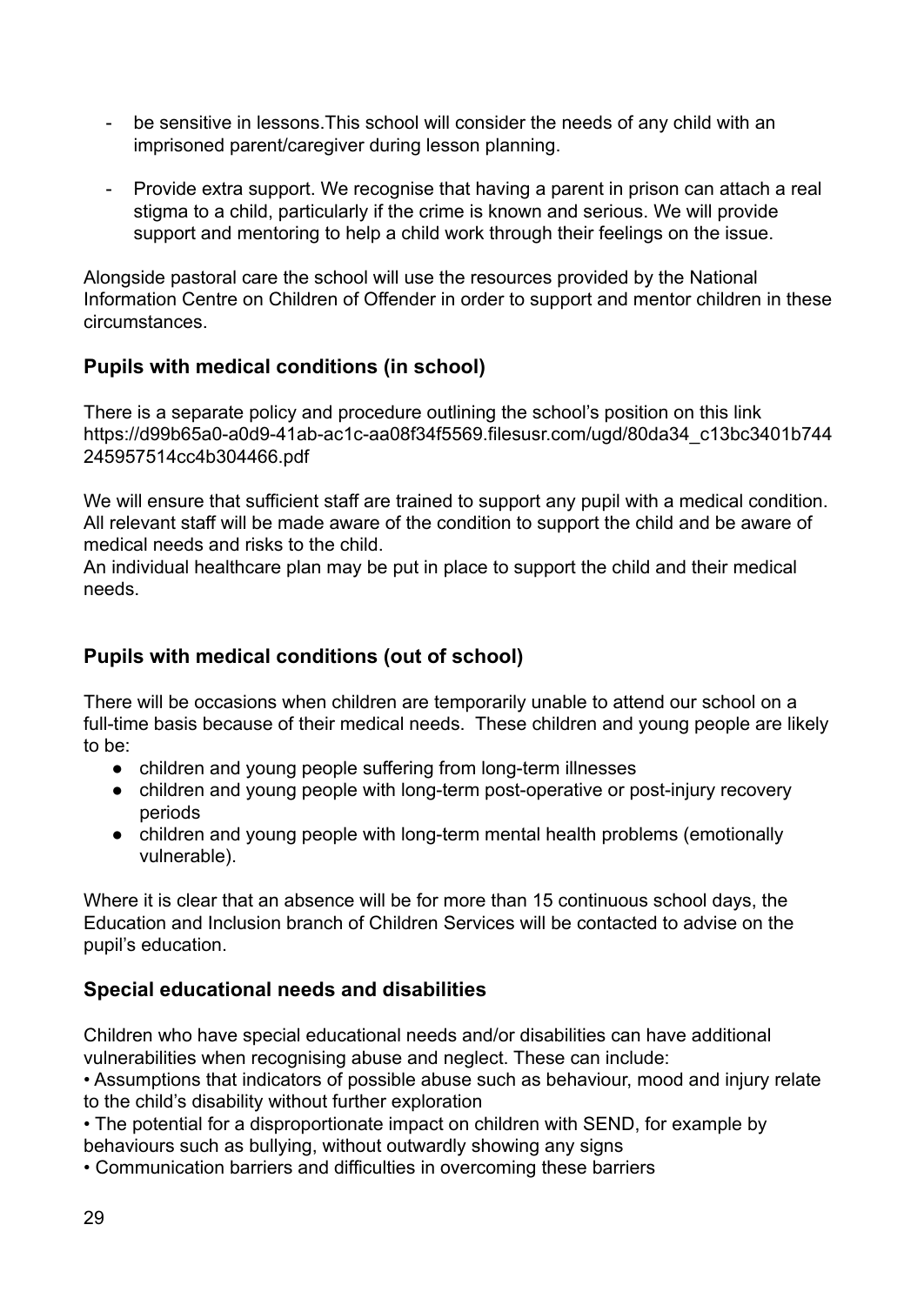• Having fewer outside contacts than other children

• Receiving intimate care from a considerable number of carers, which may increase the risk of exposure to abusive behaviour and make it more difficult to set and maintain physical boundaries

- Having an impaired capacity to resist or avoid abuse
- Having communication difficulties that may make it difficult to tell others what is happening
- Being inhibited about complaining for fear of losing services
- Being especially vulnerable to bullying and intimidation
- Being more vulnerable than other children to abuse by their peers.

We will respond to this by:

• Making it common practice to enable disabled children to make their wishes and feelings known in respect of their care and treatment

• Ensuring t disabled children receive appropriate personal, health and social education (including sex education)

• Ensuring disabled children know how to raise concerns and give them access to a range of adults with whom they can communicate. This could mean using interpreters and facilitators who are skilled in using the child's preferred method of communication

• Recognising and utilising key sources of support including staff in schools, friends and family members where appropriate

• Developing the safe support services that families want, and a culture of openness and joint working with parents and carers on the part of services

• Ensuring that guidance on good practice is in place and being followed in relation to: intimate care; working with children of the opposite sex; managing behaviour that challenges families and services; issues around consent to treatment; anti-bullying and inclusion strategies; sexuality and safe sexual behaviour among young people; monitoring and challenging placement arrangements for young people living away from home.

#### <span id="page-29-0"></span>**Intimate and personal care**

'Intimate Care' can be defined as care tasks of an intimate nature, associated with bodily functions, bodily products and personal hygiene, which demand direct or indirect contact with, or exposure of, the sexual parts of the body. The Intimate Care tasks specifically identified as relevant include:

- Dressing and undressing (underwear)
- Helping someone use the toilet
- Changing continence pads (faeces/urine)
- Bathing / showering
- Washing intimate parts of the body
- Changing sanitary wear
- Inserting suppositories
- Giving enemas
- Inserting and monitoring pessaries.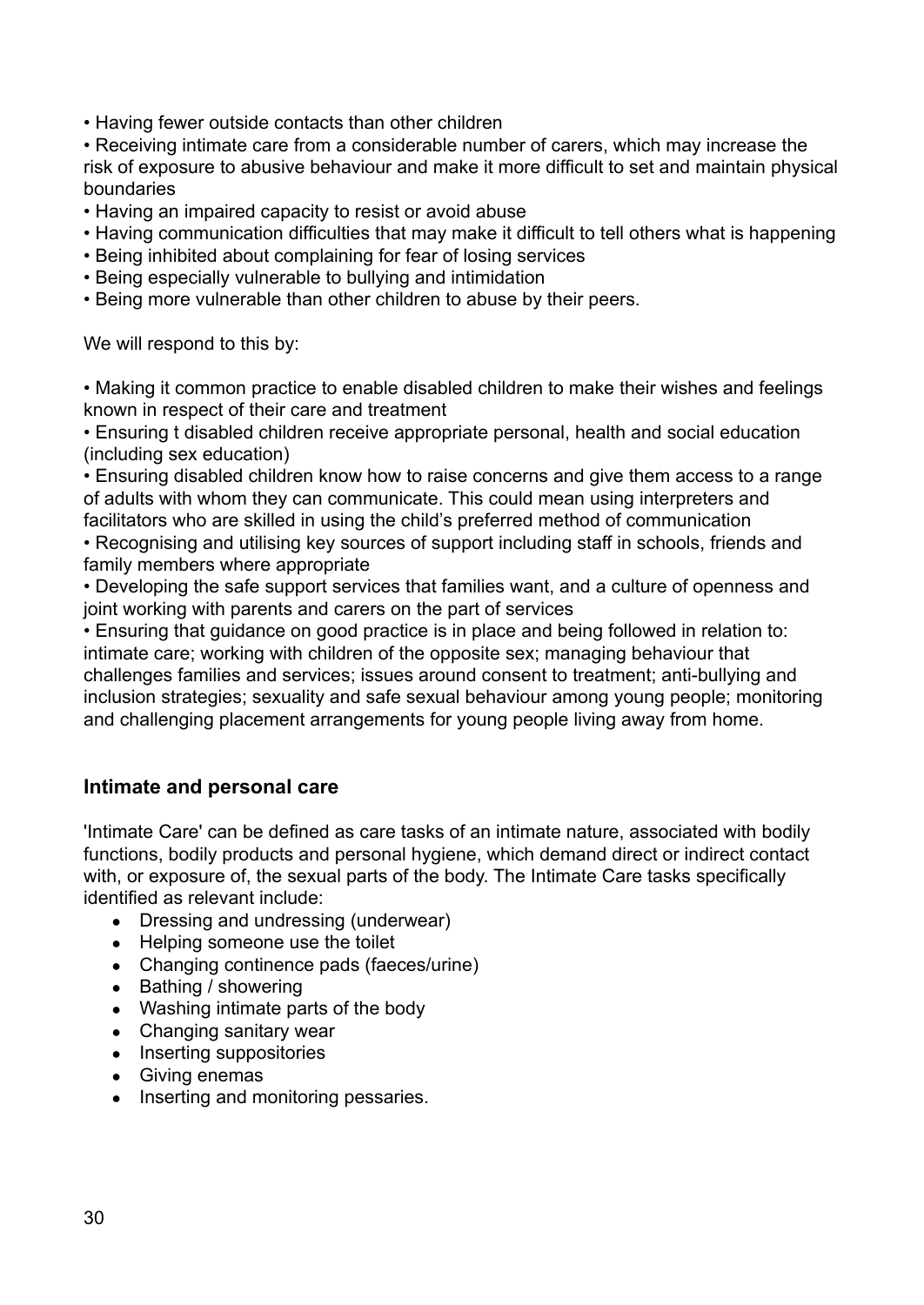'Personal Care' involves touching another person, although the nature of this touching is more socially acceptable. These tasks do not invade conventional personal, private or social space to the same extent as Intimate Care.

Those Personal Care tasks specifically identified as relevant here include:

- Skin care/applying external medication
- Feeding
- Administering oral medication
- Hair care
- Dressing and undressing (clothing)
- Washing non-intimate body parts
- Prompting to go to the toilet.

Personal Care encompasses those areas of physical and medical care that most people carry out for themselves but which some are unable to do because of disability or medical need. Children and young people may require help with eating, drinking, washing, dressing and toileting.

Where Intimate Care is required, we will follow the following principles:

#### 1. **Involve the child in the intimate care**

Try to encourage a child's independence as far as possible in his or her intimate care. Where a situation renders a child fully dependent, talk about what is going to be done and give choices where possible. Check your practice by asking the child or parent about any preferences while carrying out the intimate care.

#### 2. **Treat every child with dignity and respect and ensure privacy appropriate to the child's age and situation.**

Staff can administer intimate care alone however we will be aware of the potential safeguarding issues for the child and member of staff. Care should be taken to ensure adequate supervision primarily to safeguard the child but also to protect the staff member from potential risk.

#### 3. **Be aware of your own limitations**

Only carry out activities you understand and with which you feel competent. If in doubt, ASK. Some procedures must only be carried out by members of staff who have been formally trained and assessed.

#### 4. **Promote positive self-esteem and body image**

Confident, self-assured children who feel their body belongs to them are less vulnerable to sexual abuse. The approach you take to intimate care can convey lots of messages to a child about their body worth. Your attitude to a child's intimate care is important. Keeping in mind the child's age, routine care can be both efficient and relaxed.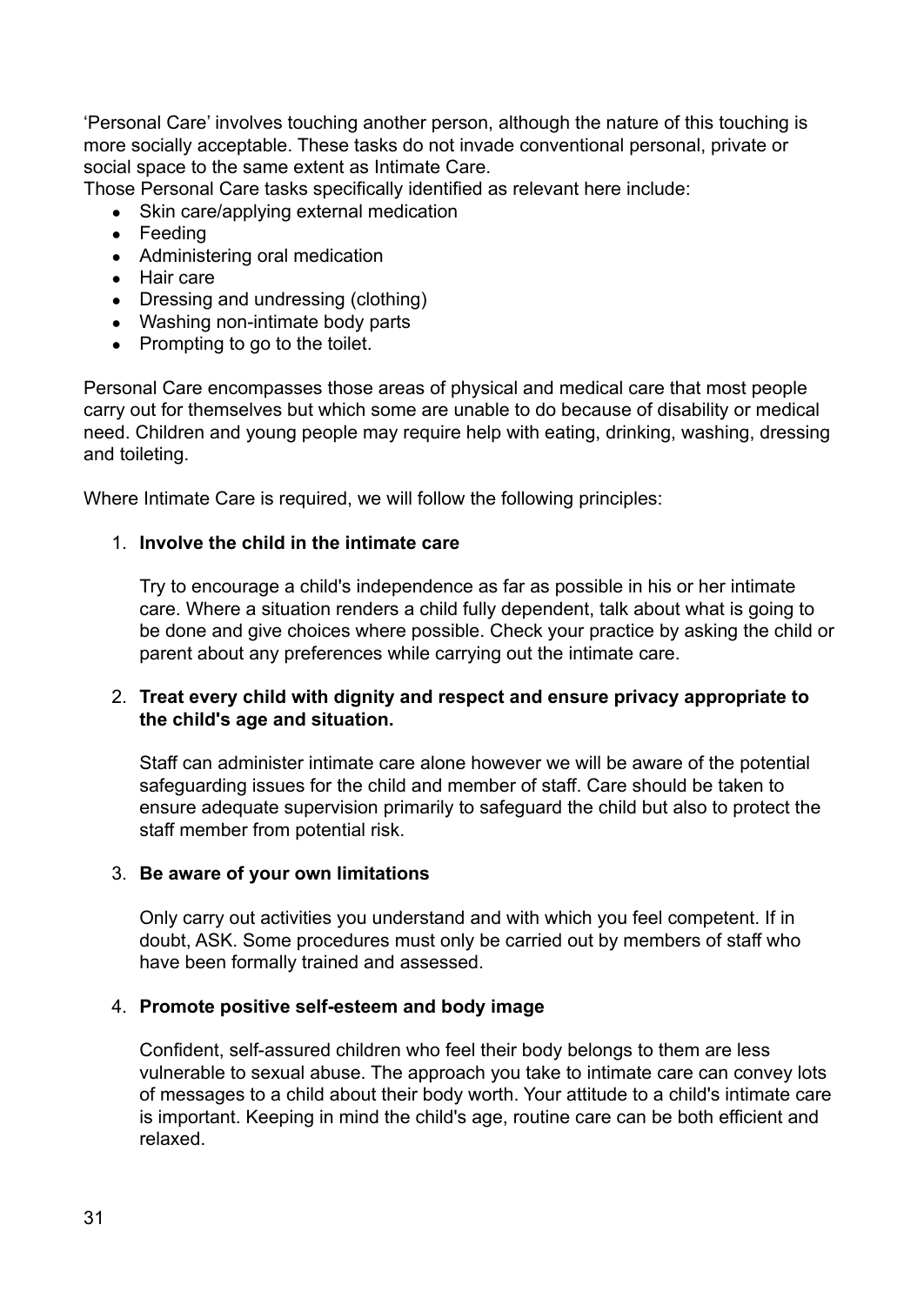5. If you have any concerns you must report them.

If you observe any unusual markings, discolouration or swelling, report it immediately to the designated practitioner for child protection.

If a child is accidentally hurt during the intimate care or misunderstands or misinterprets something, reassure the child, ensure their safety and report the incident immediately to the DSL. Report and record any unusual emotional or behavioural response by the child. A written record of concerns must be made available to parents and kept in the child's child protection record.

#### 6. **Helping through communication**

There is careful communication with each child who needs help with intimate care in line with their preferred means of communication (verbal, symbolic, etc.) to discuss the child's needs and preferences. The child is aware of each procedure that is carried out and the reasons for it.

#### 7. **Support to achieve the highest level of autonomy**

As a basic principle, children will be supported to achieve the highest level of autonomy that is possible given their age and abilities. Staff will encourage each child to do as much for themselves as they can. This may mean, for example, giving the child responsibility for washing themselves. Individual intimate care plans will be drawn up for particular children as appropriate to suit the circumstances of the child. These plans include a full risk assessment to address issues such as moving and handling, personal safety of the child and the carer and health.

#### <span id="page-31-0"></span>**Perplexing presentations (PP) / Fabricated or induced illness (FII)**

The Royal College of Paediatrics and Child Health have added the term "Perplexing presentations" to the guidance around FII.

Perplexing Presentations (PP) has been introduced to describe those situations where there are indicators of possible FII which have not caused or brought on any actual significant harm.

It is important to highlight any potential discrepancies between reports, presentations of the child and independent observations of the child. What is key to note are implausible descriptions and/or unexplained findings and/or parental behaviour.

There are three main ways that a parent/carer could fabricate or induce illness in a child. These are not mutually exclusive and include:

- fabrication of signs and symptoms. This may include fabrication of past medical history
- fabrication of signs and symptoms and falsification of hospital charts and records, and specimens of bodily fluids. This may also include falsification of letters and documents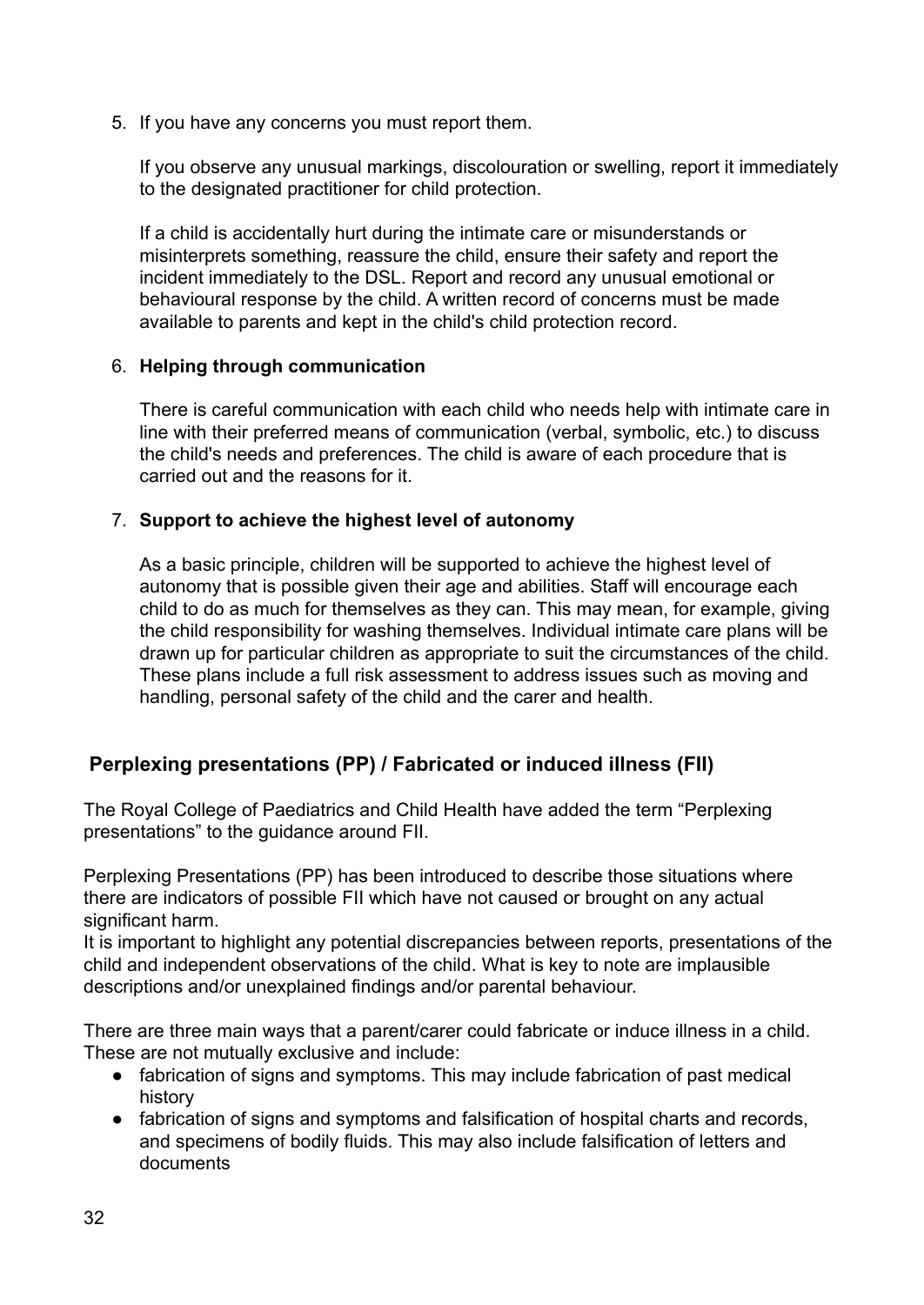● induction of illness by a variety of means.

If we are concerned that a child may be suffering from fabricated or induced illness, we will follow the HIPS protocol and inform children's social care.

#### <span id="page-32-0"></span>**Mental Health**

Form tutors and class teachers see their pupils day in, day out. They know them well and are well placed to spot changes in behaviour that might indicate an emerging problem with the mental health and emotional wellbeing of pupils. All staff should also be aware that mental health problems can, in some cases, be an indicator that a child has suffered or is at risk of suffering abuse, neglect or exploitation.

The balance between the risk and protective factors is most likely to be disrupted when difficult events happen in pupils' lives. These include:

- **loss or separation** resulting from death, parental separation, divorce, hospitalisation, loss of friendships (especially in adolescence), family conflict or breakdown that results in the child having to live elsewhere, being taken into care or adopted
- **life changes** such as the birth of a sibling, moving house or changing schools or during transition from primary to secondary school, or secondary school to sixth form
- **traumatic events** such as abuse, domestic violence, bullying, violence, accidents, injuries or natural disaster.

When concerns are identified, school staff will provide opportunities for the child to talk or receive support within the school environment. Parents will be informed of the concerns and a shared way to support the child will be discussed.

Where the needs require additional professional support, referrals will be made to the appropriate team or service with the appropriate agreement.

If staff have a mental health concern about a child that is also a safeguarding concern, they will take immediate action, raising the issue with the designated safeguarding lead or a deputy.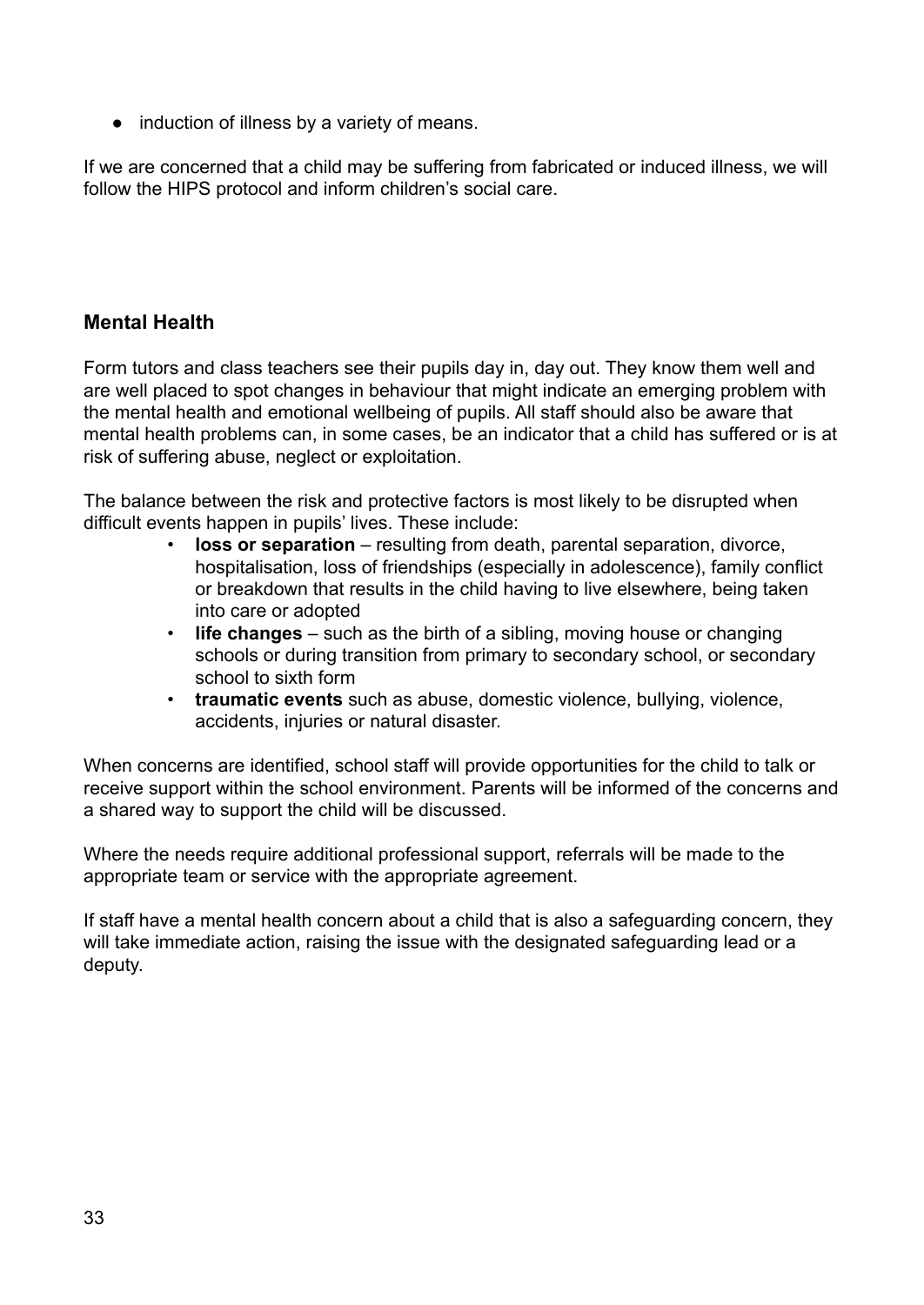## <span id="page-33-0"></span>**Part 3 – Other safeguarding issues that may potentially have an impact on pupils**

## <span id="page-33-1"></span>**Bullying**

The school has a separate bullying policy that can be found at https://d99b65a0-a0d9-41ab-ac1c-aa08f34f5569.filesusr.com/ugd/80da34\_488005ebe82b4 31ab8972783816c60e1.pdf

#### <span id="page-33-2"></span>**Prejudice-based abuse**

Prejudice-based abuse or hate crime is any criminal offence which is perceived by the victim or any other person to be motivated by a hostility or prejudice-based on a person's real or perceived:

- Disability
- **•** Race
- Religion
- Gender identity
- Sexual orientation

Although this sort of crime is collectively known as 'Hate Crime' the offender does not have to go as far as being motivated by 'hate', they only have to exhibit 'hostility'.

This can be evidenced by:

- threatened or actual physical assault
- derogatory name calling, insults, for example racist jokes or homophobic language
- hate graffiti (e.g. on school furniture, walls or books)
- provocative behaviour e.g. wearing of badges or symbols belonging to known right wing, or extremist organisations
- distributing literature that may be offensive in relation to a protected characteristic
- verbal abuse
- inciting hatred or bullying against pupils who share a protected characteristic
- prejudiced or hostile comments in the course of discussions within lessons
- teasing in relation to any protected characteristic e.g. sexuality, language, religion or cultural background
- refusal to co-operate with others because of their protected characteristic, whether real or perceived
- expressions of prejudice calculated to offend or influence the behaviour of others
- attempts to recruit other pupils to organisations and groups that sanction violence, terrorism or hatred.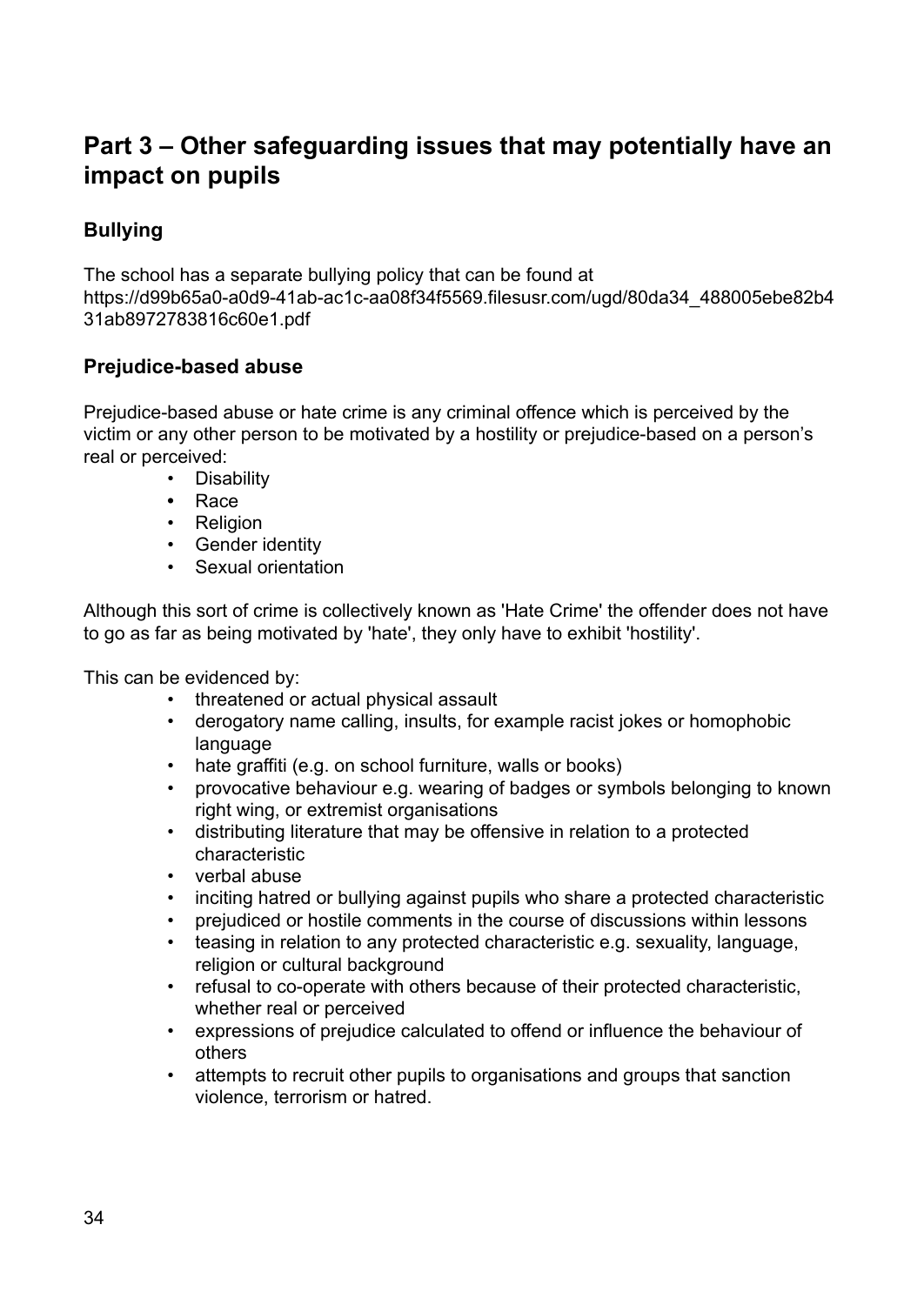We will respond by:

- clearly identifying prejudice-based incidents and hate crimes and monitor the frequency and nature of them within the school
- taking preventative action to reduce the likelihood of such incidents occurring
- recognising the wider implications of such incidents for the school and local community
- providing regular reports of these incidents to the Governing Body
- ensuring that staff are familiar with formal procedures for recording and dealing with prejudice-based incidents and hate crimes
- dealing with perpetrators of prejudice-based abuse effectively
- supporting victims of prejudice-based incidents and hate crimes
- ensuring that staff are familiar with a range of restorative practices to address bullying and prevent it happening again

#### <span id="page-34-0"></span>**Faith Abuse**

The number of known cases of child abuse linked to accusations of 'possession' or 'witchcraft' is small, but children involved can suffer damage to their physical and mental health, their capacity to learn, their ability to form relationships and to their self-esteem. Such abuse generally occurs when a carer views a child as being 'different', attributes this difference to the child being 'possessed' or involved in 'witchcraft' and attempts to exorcise him or her.

A child could be viewed as 'different' for a variety of reasons such as, disobedience; independence; bed-wetting; nightmares; illness; or disability. There is often a weak bond of attachment between the carer and the child.

There are various social reasons that make a child more vulnerable to an accusation of 'possession' or 'witchcraft'. These include family stress and/or a change in the family structure.

The attempt to 'exorcise' may involve severe beating, burning, starvation, cutting or stabbing and isolation, and usually occurs in the household where the child lives.

If the school becomes aware of a child who is being abused in this context, the DSL will follow the normal referral route to children's social care.

#### <span id="page-34-1"></span>**Gangs and Youth Violence**

The majority of young people will not be affected by serious violence or gangs. However, where these problems do occur, even at low levels there will almost certainly be a significant impact.

We have a duty and a responsibility to protect our pupils. It is also well established that success in learning is one of the most powerful indicators in the prevention of youth crime. Dealing with violence also helps attainment. While pupils generally see educational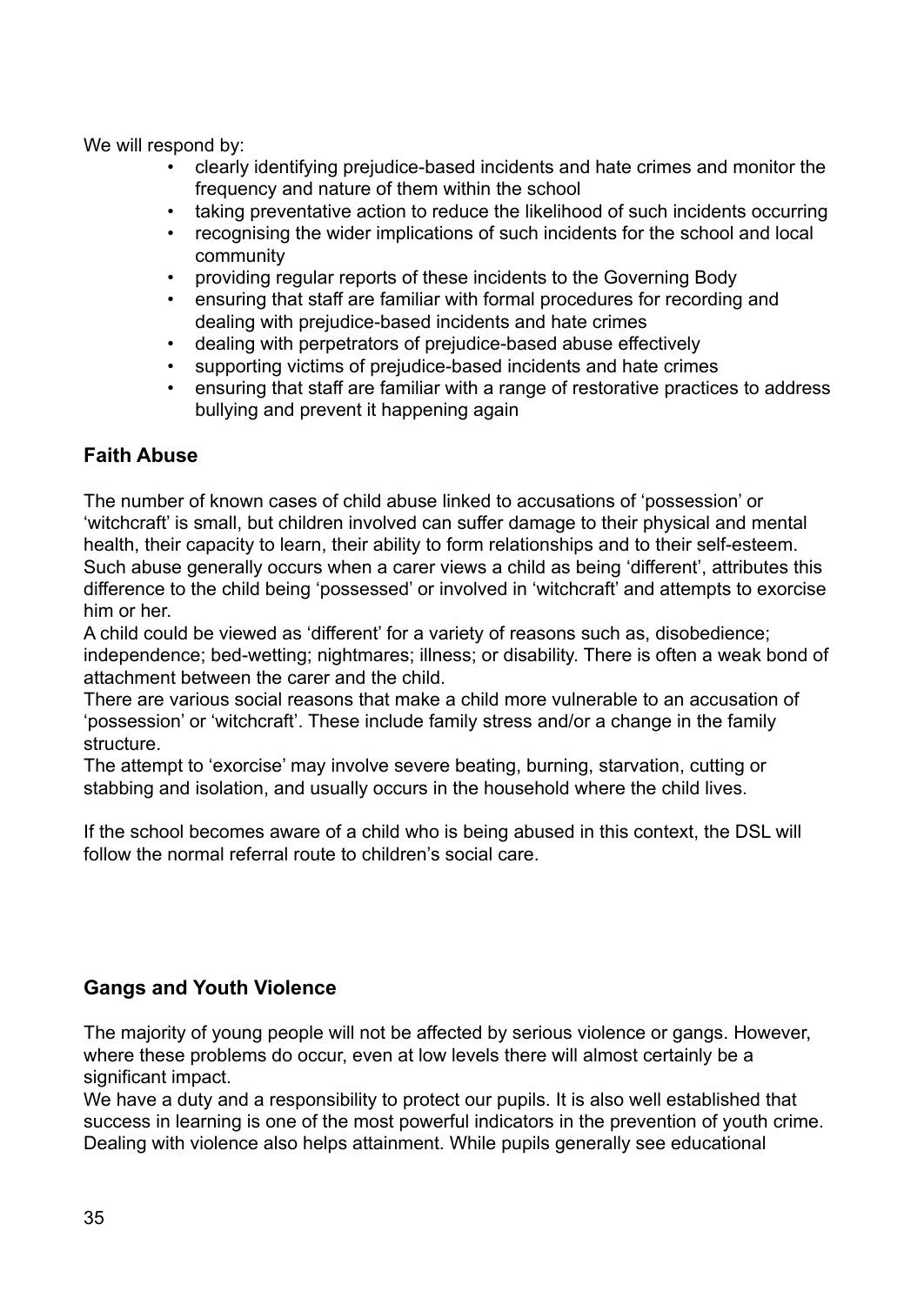establishments as safe places, even low levels of youth violence can have a disproportionate impact on any education.

Primary schools are also increasingly recognised as places where early warning signs that younger children may be at risk of getting involved in gangs can be spotted. Crucial preventive work can be done within school to prevent negative behaviour from escalating and becoming entrenched.

We will:

- develop skills and knowledge to resolve conflict as part of the curriculum
- challenge aggressive behaviour in ways that prevent the recurrence of such behaviour
- understand risks for specific groups, including those that are gender-based, and target interventions
- safeguard, and specifically organise child protection, when needed
- make referrals to appropriate external agencies
- carefully manage individual transitions between educational establishments especially into Pupil Referral Units (PRUs) or alternative provision
- work with local partners to prevent anti-social behaviour or crime.

#### <span id="page-35-0"></span>**Private fostering**

Private fostering is an arrangement by a child's parents for their child (under 16 or 18 if disabled) to be cared for by another adult who is not closely related and is not a legal guardian with parental responsibility, for 28 days or more.

It is not private fostering if the carer is a close relative to the child such as grandparent, brother, sister, uncle or aunt.

The Law requires that the carers and parents must notify the Children's Services Department of any private fostering arrangement.

If the school becomes aware that a pupil is being privately fostered, we will inform the Children's Services Department and inform both the parents and carers that we have done so.

#### <span id="page-35-1"></span>**Parenting**

All parents will struggle with the behaviour of their child(ren) at some point. This does not make them poor parents or generate safeguarding concerns. Rather it provides them with opportunities to learn and develop new skills and approaches to deal with their child(ren).

Some children have medical conditions and/or needs e.g. Tourette's Syndrome, some conditions associated with autism or ADHD that have a direct impact on behaviour and can cause challenges for parents in dealing with behaviours. This does not highlight poor parenting either.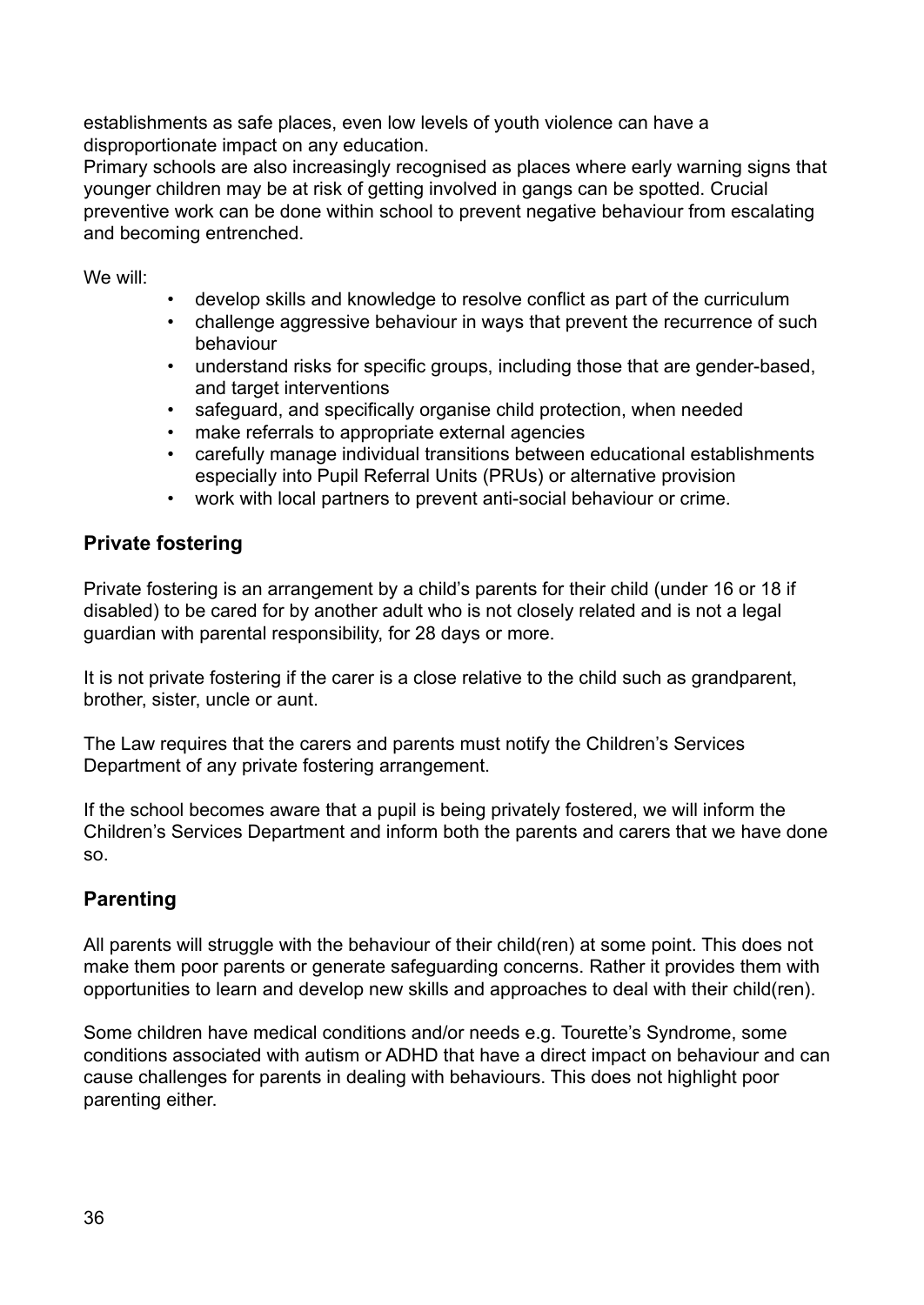Parenting becomes a safeguarding concern when the repeated lack of supervision, boundaries, basic care or medical treatment places the child(ren) in situations of risk or harm.

In situations where parents struggle with tasks such as setting boundaries and providing appropriate supervision, timely interventions can make drastic changes to the wellbeing and life experiences of the child(ren) without the requirement for a social work assessment or plan being in place.

We will support parents in understanding the parenting role and providing them with strategies that may assist:

- providing details of community-based parenting courses
- linking to web-based parenting resources
- referring to the school parenting worker/home school link worker (where available)
- discussing the issue with the parent and supporting them in making their own plans of how to respond differently (using evidence-based parenting programmes)
- signposting to support services
- Considering appropriate early help services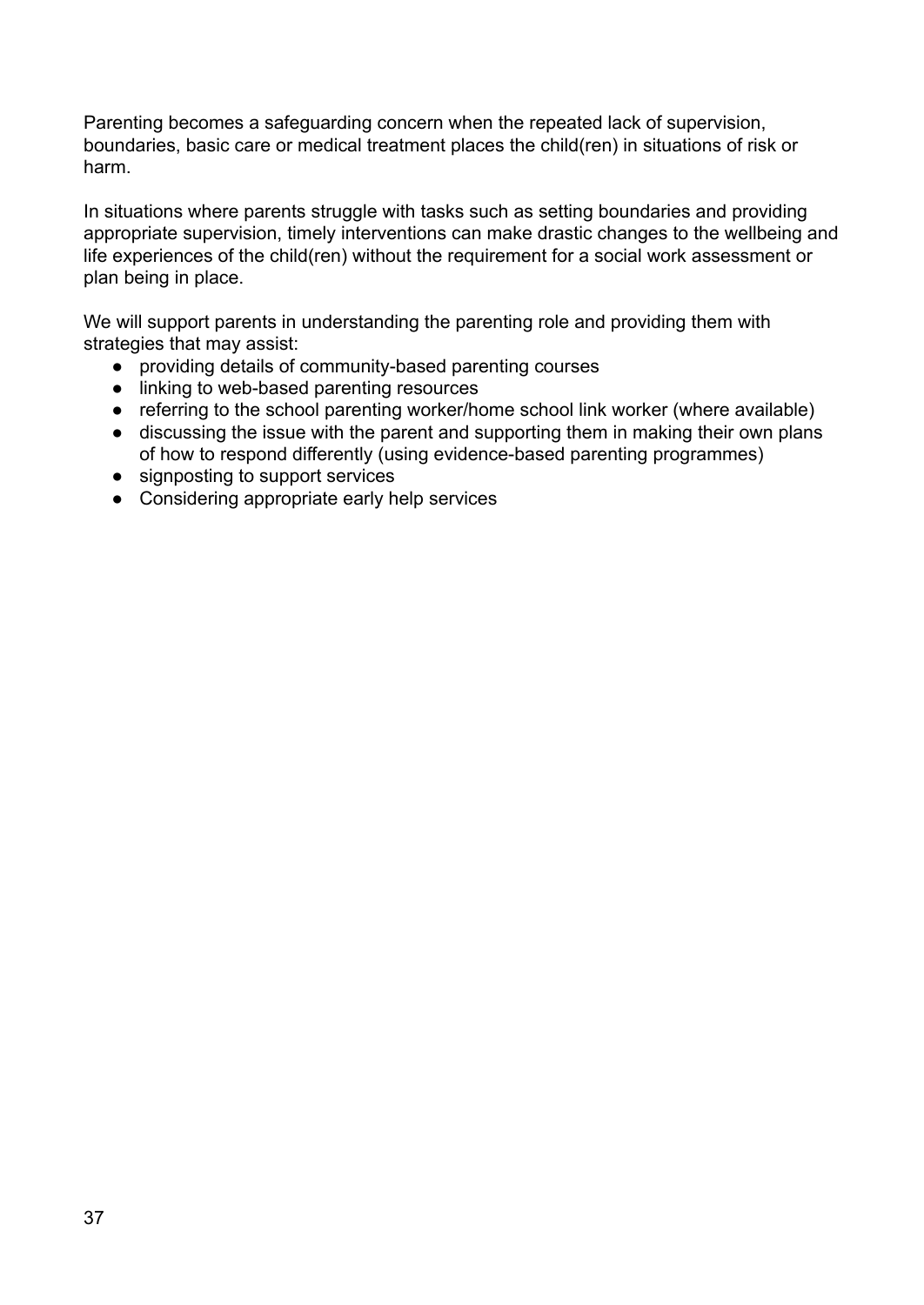# <span id="page-37-0"></span>**Part 4 –Safeguarding processes**

## <span id="page-37-1"></span>**Safer Recruitment**

The school operates a separate safer recruitment process as part of its Recruitment Policy [https://d99b65a0-a0d9-41ab-ac1c-aa08f34f5569.filesusr.com/ugd/80da34\\_35eec2cd0b644](https://d99b65a0-a0d9-41ab-ac1c-aa08f34f5569.filesusr.com/ugd/80da34_35eec2cd0b644200b9f625339ef331c3.pdf) [200b9f625339ef331c3.pdf](https://d99b65a0-a0d9-41ab-ac1c-aa08f34f5569.filesusr.com/ugd/80da34_35eec2cd0b644200b9f625339ef331c3.pdf).

On all recruitment panels there is at least one member who has undertaken safer recruitment training.

The recruitment process checks the identity, criminal record (enhanced DBS), mental and physical capacity, right to work in the U.K., professional qualification and seeks confirmation of the applicant's experience and history through references.

## <span id="page-37-2"></span>**Staff Induction**

The DSL or their deputy will provide all new staff with training to enable them to both fulfil their role and also to understand the child protection policy, the safeguarding policy, the staff behaviour policy/code of conduct, and part one of Keeping Children Safe in Education. This induction may be covered within the annual training if this falls at the same time; otherwise it will be carried out separately during the initial starting period.

## <span id="page-37-3"></span>**Health and Safety**

There is a requirement that all schools must have a Health and Safety Policy that details the organisation, roles and responsibilities and arrangements in place at the premise for the managing and promoting of Health and Safety in accordance with the Health and Safety at Work act 1974 and regulations made under the act.

Schools must assess all their hazards and record any significant findings along with what control measures are required. The plans should wherever possible take a common sense and proportionate approach with the aim to allow activities to continue rather than preventing them from taking place. The School H&S policy can be accessed at *https://d99b65a0-a0d9-41ab-ac1c-aa08f34f5569.filesusr.com/ugd/80da34\_9a27e6c155ff40 4382f54537925a7052.pdf7*

## <span id="page-37-4"></span>**Site Security**

We aim to provide a secure site but recognise that the site is only as secure as the people who use it. Therefore, all people on the site have to adhere to the rules which govern it. These are:

- All gates are locked except at the start and end of the school day
- Doors are kept closed to prevent intrusion
- Visitors and volunteers enter at the reception and must sign in
- Visitors and volunteers are identified by a visitor's badge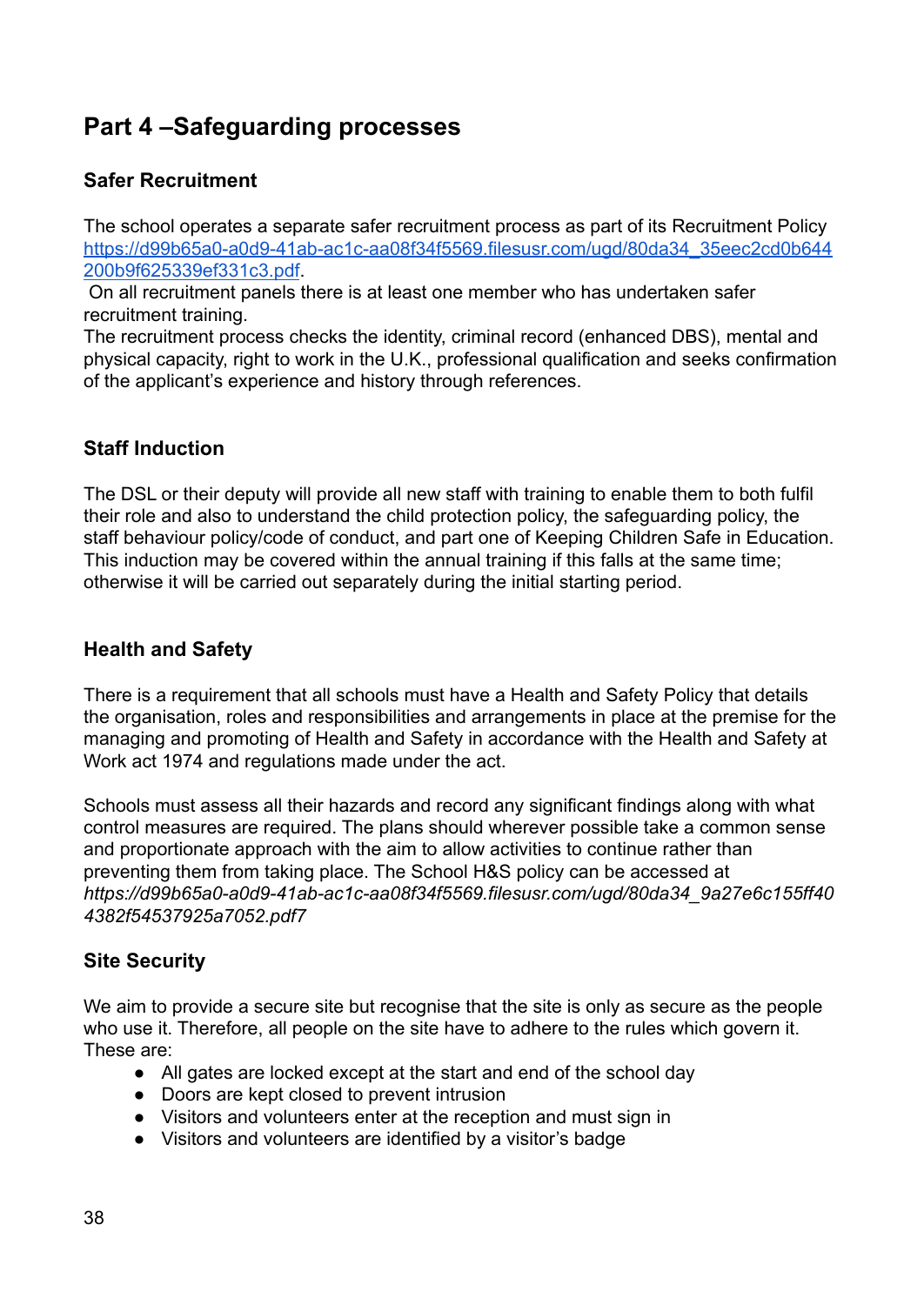- Children are only allowed home during the school day with adults/carers with parental responsibility or permission being given
- All children leaving or returning during the school day have to sign out and in
- Empty classrooms have windows closed.

#### <span id="page-38-0"></span>**Off site visits**

A particular strand of health and safety is looking at risks when undertaking off site visits. Some activities, especially those happening away from the school and residential visits, can involve higher levels of risk. If these are annual or infrequent activities, a review of an existing assessment may be all that is needed. If it is a new activity, a visit involving adventure activities, residential, overseas or an 'Open Country' visit, a specific assessment of significant risks must be carried out.Please refer to the off-site activity policy/procedures.

#### <span id="page-38-1"></span>**First Aid**

The school's first aid arrangements/policy can be found at https://d99b65a0-a0d9-41ab-ac1c-aa08f34f5569.filesusr.com/ugd/80da34\_9a27e6c155ff40 4382f54537925a7052.pdf

#### <span id="page-38-2"></span>**Physical Intervention (use of reasonable force)**

We have a separate policy outlining how we will use physical intervention. This can be found at [https://d99b65a0-a0d9-41ab-ac1c-aa08f34f5569.filesusr.com/ugd/80da34\\_94acf127680345](https://d99b65a0-a0d9-41ab-ac1c-aa08f34f5569.filesusr.com/ugd/80da34_94acf127680345a5bb3ec86115a9d2f3.pdf) [a5bb3ec86115a9d2f3.pdf](https://d99b65a0-a0d9-41ab-ac1c-aa08f34f5569.filesusr.com/ugd/80da34_94acf127680345a5bb3ec86115a9d2f3.pdf).

#### <span id="page-38-3"></span>**Taking and the use and storage of images**

We will seek consent from the parent/carer of a pupil and from teachers and other adults before taking and publishing photographs or videos that contain images that are sufficiently detailed to identify the individual in school publications, printed media or on electronic publications.

We will not seek consent for photos where you would not be able to identify the individual.

We will seek consent for the period the pupil remains registered with us and, unless we have specific written permission we will remove photographs after a child (or teacher) appearing in them leaves the school or if consent is withdrawn.

#### <span id="page-38-4"></span>**Transporting pupils**

On occasions parents and volunteers support with the task of transporting children to visits and off-site activities arranged by the school; this is in addition to any informal arrangements made directly between parents for after school clubs etc.